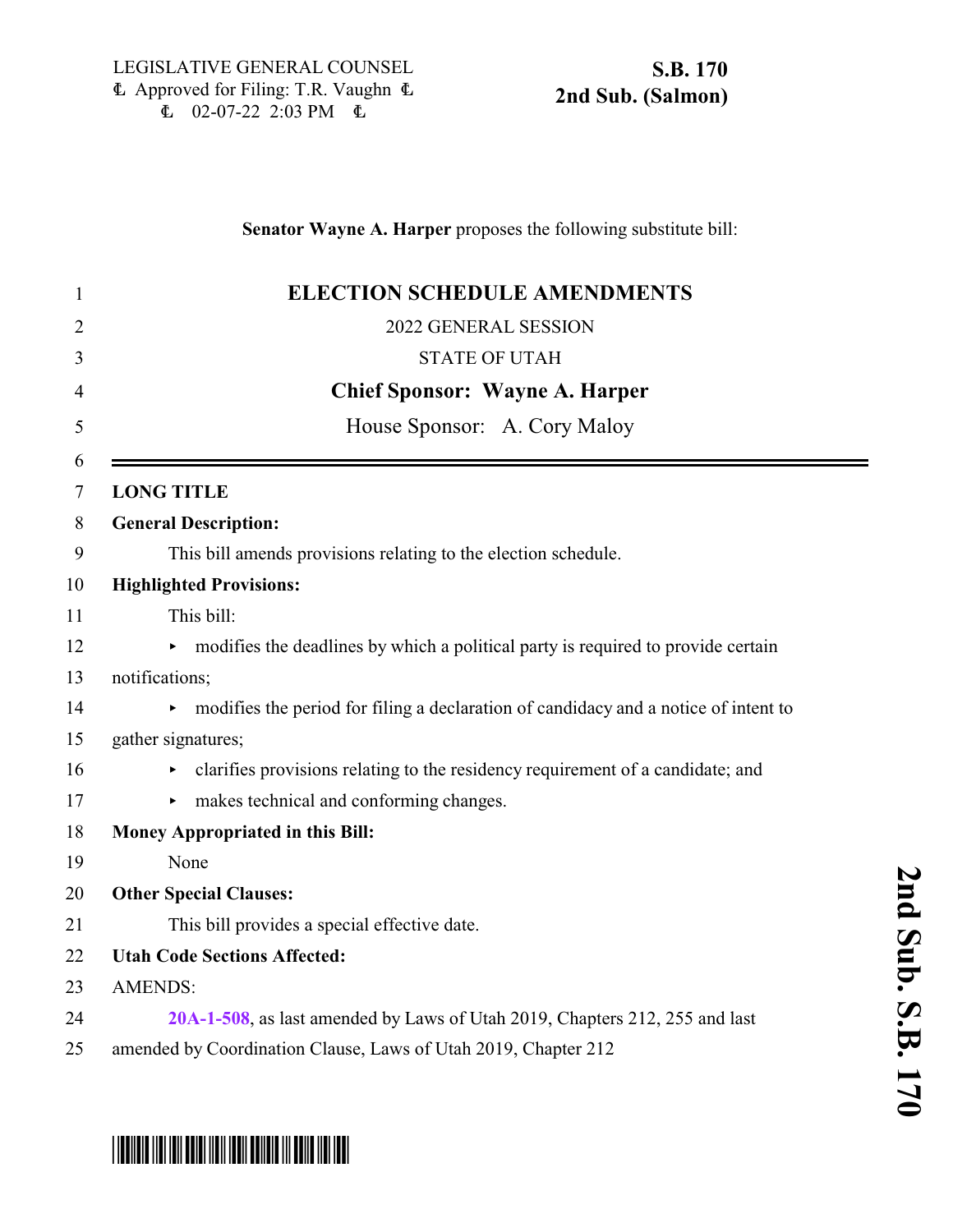<span id="page-1-0"></span>

| 26 | 20A-1-509.1, as last amended by Laws of Utah 2019, Chapter 255                                    |
|----|---------------------------------------------------------------------------------------------------|
| 27 | 20A-8-402.5, as last amended by Laws of Utah 2019, Chapter 255                                    |
| 28 | 20A-9-101, as last amended by Laws of Utah 2020, Chapter 344                                      |
| 29 | 20A-9-201, as last amended by Laws of Utah 2021, Chapters 20 and 183                              |
| 30 | 20A-9-406, as last amended by Laws of Utah 2020, Chapters 22, 31, and 49                          |
| 31 | 20A-9-407, as last amended by Laws of Utah 2021, Second Special Session, Chapter 6                |
| 32 | 20A-9-408, as last amended by Laws of Utah 2021, Second Special Session, Chapter 6                |
| 33 | 20A-9-502, as last amended by Laws of Utah 2018, Chapter 11                                       |
| 34 | 20A-9-503, as last amended by Laws of Utah 2020, Chapter 22                                       |
| 35 | 20A-14-203, as last amended by Laws of Utah 2016, Chapter 16                                      |
| 36 | <b>ENACTS:</b>                                                                                    |
| 37 | 20A-9-201.5, Utah Code Annotated 1953                                                             |
| 38 |                                                                                                   |
| 39 | Be it enacted by the Legislature of the state of Utah:                                            |
| 40 | Section 1. Section 20A-1-508 is amended to read:                                                  |
| 41 | 20A-1-508. Midterm vacancies in county elected offices -- Temporary manager --                    |
| 42 | Interim replacement.                                                                              |
| 43 | (1) As used in this section:                                                                      |
| 44 | (a) (i) "County offices" includes the county executive, members of the county                     |
| 45 | legislative body, the county treasurer, the county sheriff, the county clerk, the county auditor, |
| 46 | the county recorder, the county surveyor, and the county assessor.                                |
| 47 | (ii) "County offices" does not include the office of county attorney, district attorney, or       |
| 48 | judge.                                                                                            |
| 49 | (b) "Party liaison" means the political party officer designated to serve as a liaison with       |
| 50 | each county legislative body on all matters relating to the political party's relationship with a |
| 51 | county as required by Section 20A-8-401.                                                          |
| 52 | $(2)$ (a) Except as provided in Subsection $(2)(d)$ , until a county legislative body appoints    |
| 53 | an interim replacement to fill a vacant county office under Subsection (3), the following shall   |
| 54 | temporarily discharge the duties of the county office as a temporary manager:                     |
| 55 | (i) for a county office with one chief deputy, the chief deputy;                                  |
| 56 | (ii) for a county office with more than one chief deputy:                                         |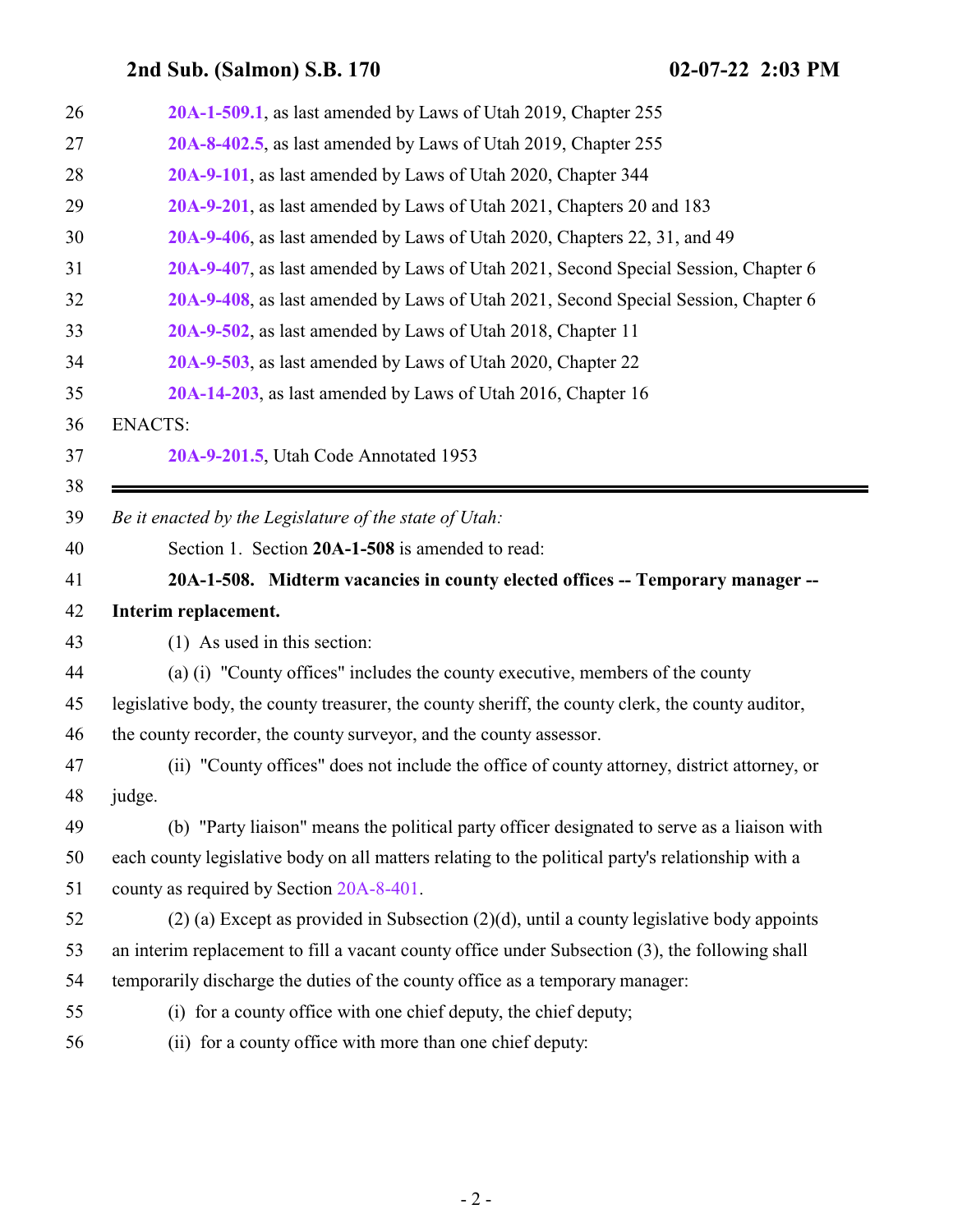(A) the chief deputy with the most cumulative time served as a chief deputy for the county office; or

 (B) notwithstanding Subsection (2)(a)(ii)(A), if, before the vacating county officer vacates the office, the county officer files with the county clerk a written statement designating one of the county officer's chief deputies to discharge the duties of the county office in the event the county officer vacates the office, the designated chief deputy; or

(iii) for a county office without a chief deputy:

 (A) if one management-level employee serving under the county office has a higher-seniority management level than any other employee serving under the county office, that management-level employee;

 (B) if two or more management-level employees serving under the county office have the same and highest-seniority management level, the highest-seniority management-level employee with the most cumulative time served in the employee's current position; or

 (C) notwithstanding Subsection (2)(a)(iii)(A) or (B), if, before the vacating county officer vacates the office, the county officer files with the county clerk a written statement designating one of the county officer's employees to discharge the county officer's duties in the event the county officer vacates the office, the designated employee.

 (b) Except as provided in Subsection (2)(c), a temporary manager described in Subsection (2)(a) who temporarily discharges the duties of a county office holds the powers and duties of the county office until the county legislative body appoints an interim replacement under Subsection (3).

 (c) The temporary manager described in Subsection (2)(a) who temporarily discharges the duties of a county office:

(i) may not take an oath of office for the county office as a temporary manager;

 (ii) shall comply with Title 17, Chapter 36, Uniform Fiscal Procedures Act for Counties, and the county's budget ordinances and policies;

 (iii) unless approved by the county legislative body, may not change the compensation of an employee;

 (iv) unless approved by the county legislative body, may not promote or demote an employee or change an employee's job title;

(v) may terminate an employee only if the termination is conducted in accordance with: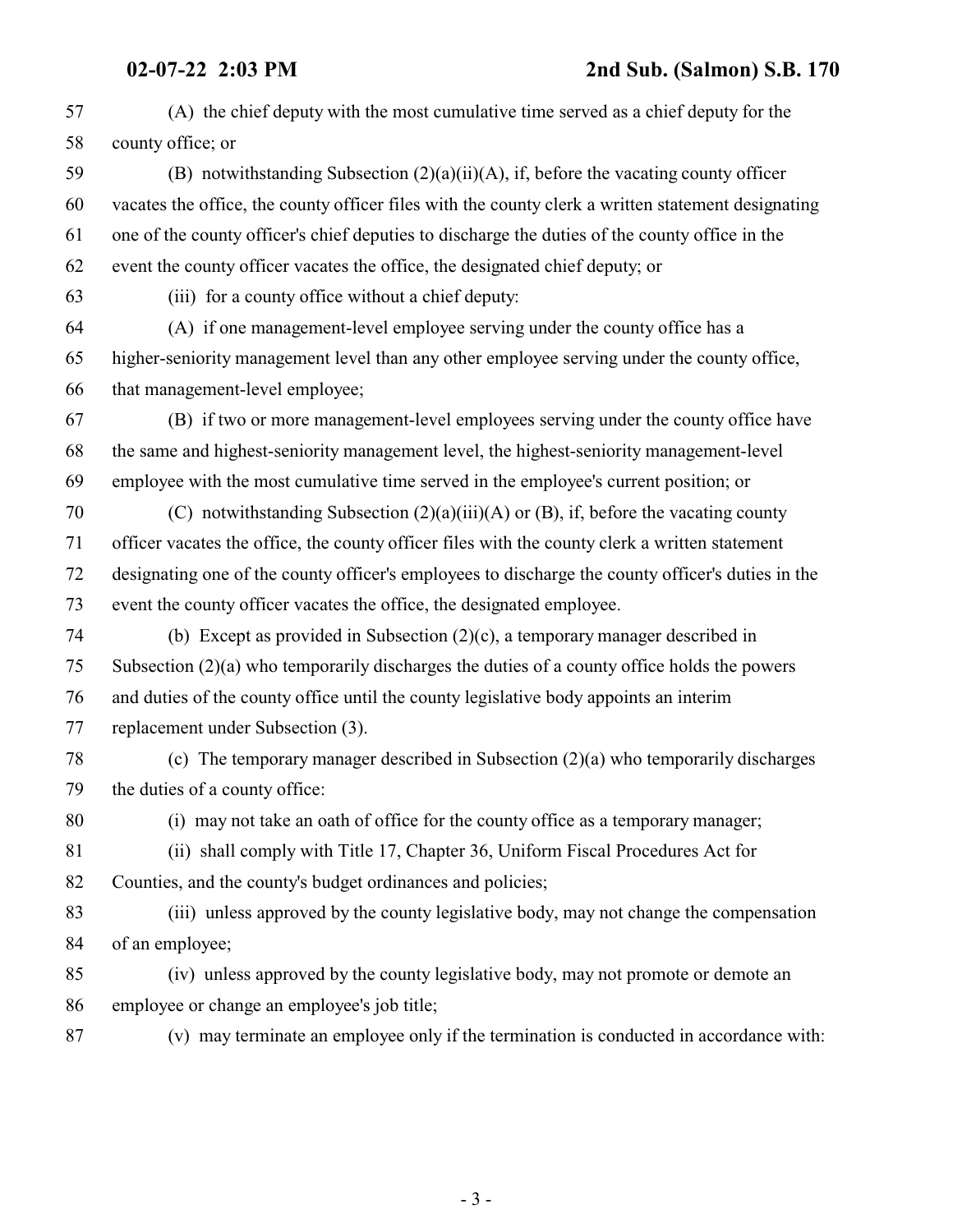(A) personnel rules described in Subsection [17-33-5](http://le.utah.gov/UtahCode/SectionLookup.jsp?section=17-33-5&session=2022GS)(3) that are approved by the county legislative body; and (B) applicable law; (vi) unless approved by the county legislative body, may not exceed by more than 5% an expenditure that was planned before the county office for which the temporary manager discharges duties was vacated; (vii) except as provided in Subsection (2)(c)(viii), may not receive a change in title or compensation; and (viii) if approved by the county legislative body, may receive a performance award after: (A) the county legislative body appoints an interim replacement under Subsection (3); and (B) the interim replacement is sworn into office. (d) This Subsection (2) does not apply to a vacancy in the office of county legislative body member. (3) (a) Until a replacement is selected as provided in this section and has qualified, the county legislative body shall appoint an interim replacement to fill the vacant office by following the procedures and requirements of this Subsection (3). (b) (i) To appoint an interim replacement, the county legislative body shall, within 10 days after the day on which the vacancy occurs, give notice of the vacancy to the party liaison of the same political party of the prior office holder and invite that party liaison to submit the name of an individual to fill the vacancy. (ii) That party liaison shall, before 5 p.m. within 30 days after the day on which the liaison receives the notice described in Subsection (3)(b)(i), or if the party liaison does not receive the notice, before 5 p.m. within 40 days after the day on which the vacancy occurs, submit to the county legislative body the name of an individual the party selects in accordance with the party's constitution or bylaws to serve as the interim replacement. (iii) The county legislative body shall, no later than five days after the day on which a party liaison submits the name of the individual to serve as the interim replacement, appoint the individual to serve out the unexpired term.

(c) (i) If the county legislative body fails to appoint an interim replacement to fill the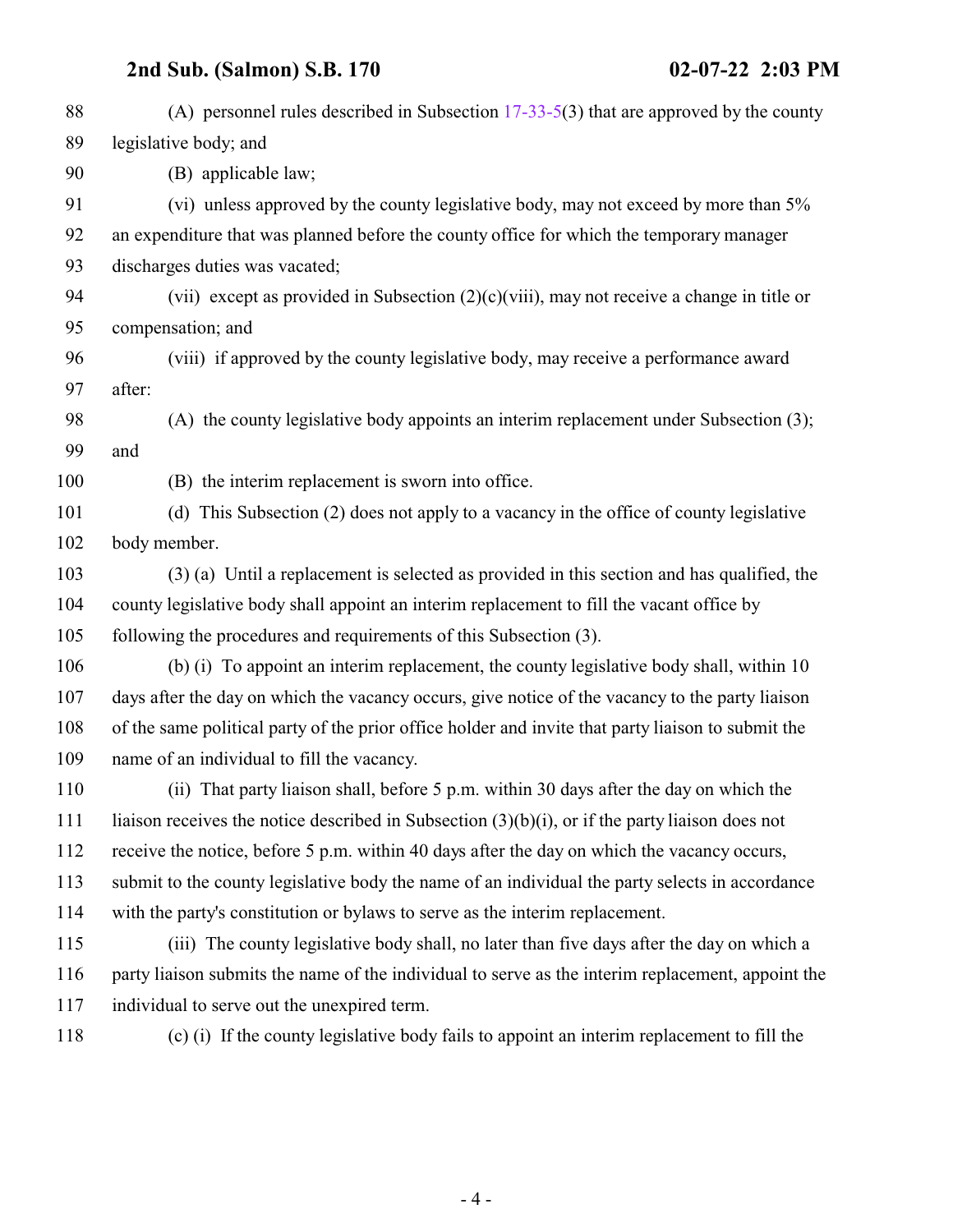| 119 | vacancy in accordance with Subsection $(3)(b)(iii)$ , the county clerk shall, no later than five days |
|-----|-------------------------------------------------------------------------------------------------------|
| 120 | after the day of the deadline described in Subsection $(3)(b)(iii)$ , send to the governor a letter   |
| 121 | that:                                                                                                 |
| 122 | (A) informs the governor that the county legislative body has failed to appoint a                     |
| 123 | replacement within the statutory time period; and                                                     |
| 124 | (B) contains the name of the individual submitted by the party liaison to fill the                    |
| 125 | vacancy.                                                                                              |
| 126 | (ii) The governor shall, within 10 days after the day on which the governor receives the              |
| 127 | letter described in Subsection $(3)(c)(i)$ , appoint the individual named by the party liaison as an  |
| 128 | interim replacement to fill the vacancy.                                                              |
| 129 | (d) An individual appointed as interim replacement under this Subsection (3) shall hold               |
| 130 | office until a successor is elected and has qualified.                                                |
| 131 | $(4)$ (a) The requirements of this Subsection (4) apply to all county offices that become             |
| 132 | vacant if:                                                                                            |
| 133 | (i) the vacant office has an unexpired term of two years or more; and                                 |
| 134 | (ii) the vacancy occurs after the election at which the officeholder was elected, but                 |
| 135 | before the [second Friday in March of the next even-numbered year] first day of the declaration       |
| 136 | of candidacy filing period described in Section 20A-9-201.5.                                          |
| 137 | (b) (i) When the conditions described in Subsection $(4)(a)$ are met, the county clerk                |
| 138 | shall as soon as practicable, but no later than 180 days before the next regular general election,    |
| 139 | notify the public and each registered political party that the vacancy exists.                        |
| 140 | (ii) An individual intending to become a party candidate for the vacant office shall file             |
| 141 | a declaration of candidacy in accordance with:                                                        |
| 142 | (A) Chapter 9, Part 2, Candidate Qualifications and Declarations of Candidacy; and                    |
| 143 | (B) for a county commission office, Subsection $17-52a-201(6)$ or $17-52a-202(6)$ , if                |
| 144 | applicable.                                                                                           |
| 145 | (iii) An individual who is nominated as a party candidate, who qualifies as an                        |
| 146 | unaffiliated candidate for the vacant office under Chapter 9, Part 5, Candidates not Affiliated       |
| 147 | with a Party, or who qualifies as a write-in candidate for the vacant office under Chapter 9, Part    |
| 148 | 6, Write-in Candidates, shall run in the regular general election.                                    |
| 149 | $(5)$ (a) The requirements of this Subsection $(5)$ apply to all county offices that become           |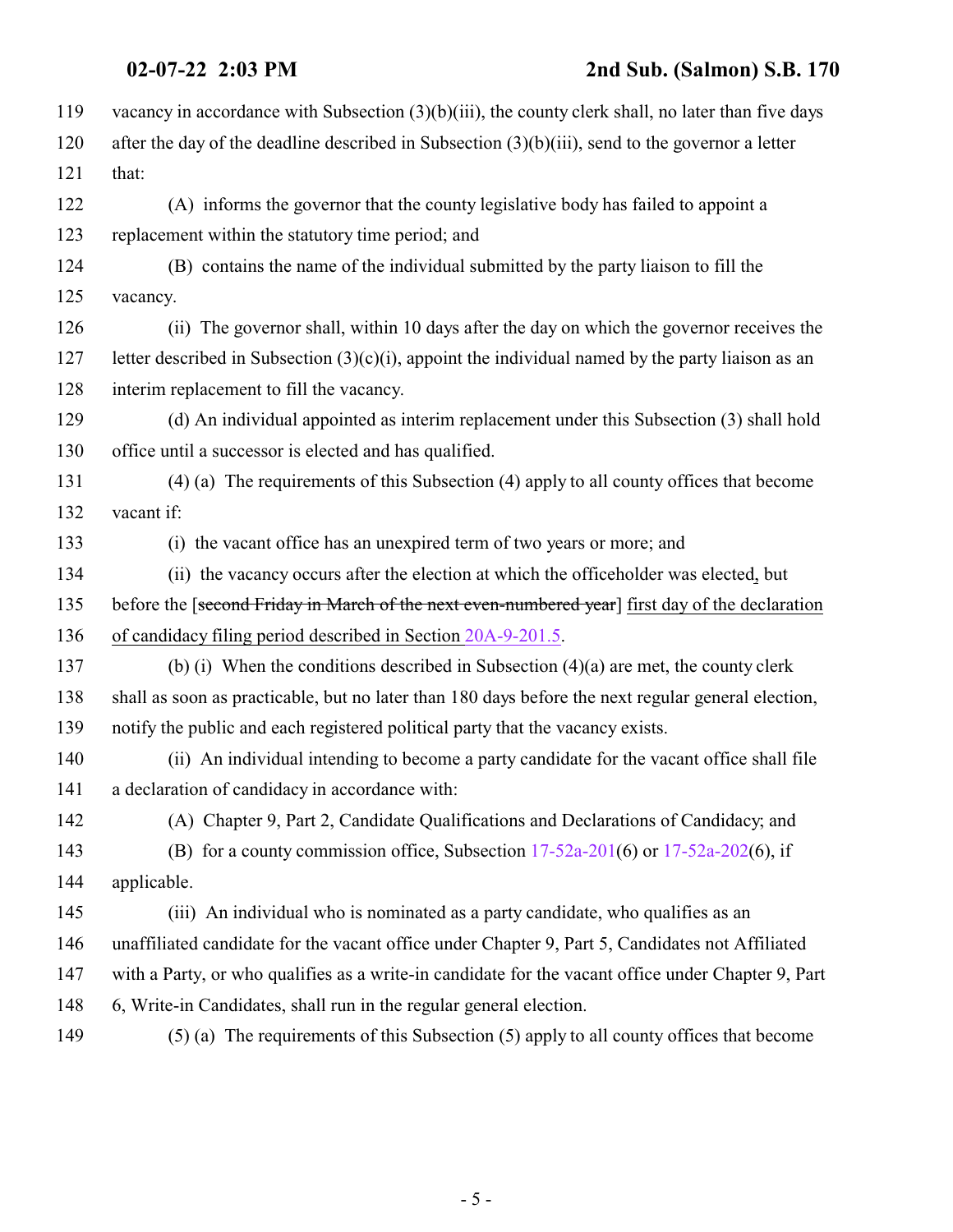| 150 | vacant if:                                                                                          |
|-----|-----------------------------------------------------------------------------------------------------|
| 151 | (i) the vacant office has an unexpired term of two years or more; and                               |
| 152 | (ii) the vacancy occurs on or after the [second Friday in March of the next                         |
| 153 | even-numbered year] first day of the declaration of candidacy filing period described in Section    |
| 154 | 20A-9-201.5, but more than 75 days before the regular primary election.                             |
| 155 | (b) When the conditions described in Subsection $(5)(a)$ are met, the county clerk shall            |
| 156 | as soon as practicable, but no later than 70 days before the next regular primary election, notify  |
| 157 | the public and each registered political party:                                                     |
| 158 | (i) that the vacancy exists; and                                                                    |
| 159 | (ii) of the deadlines described in Subsection $(5)(c)(i)$ and the deadlines established             |
| 160 | under Subsection $(5)(d)(ii)$ .                                                                     |
| 161 | (c) (i) An individual intending to become a party candidate for a vacant office shall,              |
| 162 | within five days after the day on which the notice is given, ending at the close of normal office   |
| 163 | hours on the fifth day, file a declaration of candidacy for the vacant office in accordance with:   |
| 164 | (A) Chapter 9, Part 2, Candidate Qualifications and Declarations of Candidacy; and                  |
| 165 | (B) for a county commission office, Subsection $17-52a-201(6)$ or $17-52a-202(6)$ , if              |
| 166 | applicable.                                                                                         |
| 167 | (ii) The county central committee of each party shall:                                              |
| 168 | (A) select a candidate or candidates from among those qualified candidates who have                 |
| 169 | filed declarations of candidacy; and                                                                |
| 170 | (B) certify the name of the candidate or candidates to the county clerk as soon as                  |
| 171 | practicable, but before 5 p.m. no later than 60 days before the day of the regular primary          |
| 172 | election.                                                                                           |
| 173 | (d) (i) Except as provided in Subsection $(5)(d)(ii)$ , an individual intending to become a         |
| 174 | candidate for a vacant office who does not wish to affiliate with a registered political party      |
| 175 | shall file a verified certificate of nomination described in Section 20A-9-502 with the county      |
| 176 | clerk in accordance with Chapter 9, Part 5, Candidates not Affiliated with a Party.                 |
| 177 | (ii) (A) The county clerk shall establish, in the clerk's reasonable discretion, a deadline         |
| 178 | that is before 5 p.m. no later than 65 days before the day of the next regular general election by  |
| 179 | which an individual who is not affiliated with a registered political party is required to submit a |
| 180 | certificate of nomination under Subsection (5)(d)(i).                                               |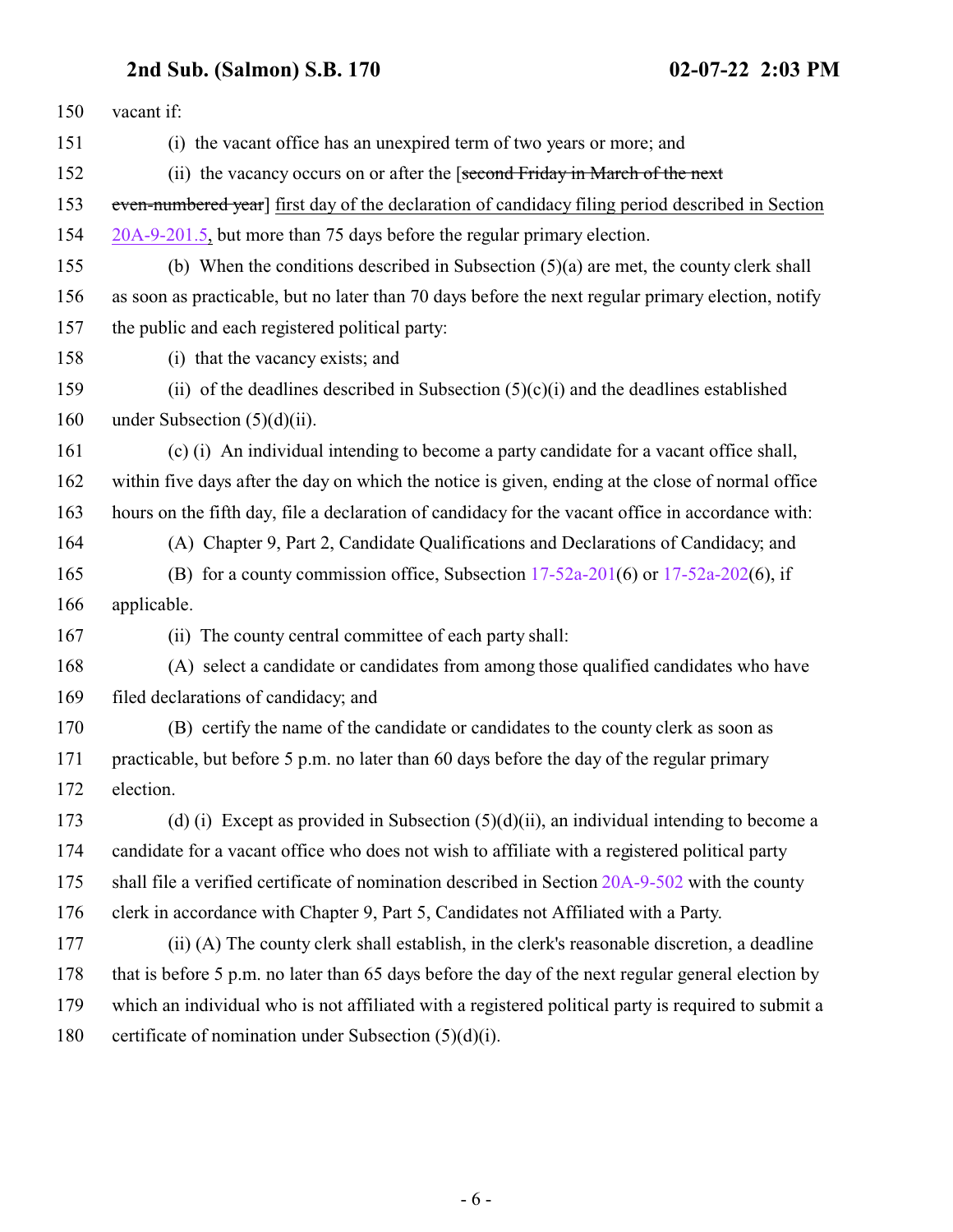| 181 | (B) The county clerk shall establish the deadline described in Subsection $(5)(d)(ii)(A)$          |
|-----|----------------------------------------------------------------------------------------------------|
| 182 | in a manner that gives an unaffiliated candidate an equal opportunity to access the regular        |
| 183 | general election ballot.                                                                           |
| 184 | (e) An individual who is nominated as a party candidate for the vacant office, who                 |
| 185 | qualifies as an unaffiliated candidate for the vacant office under Chapter 9, Part 5, Candidates   |
| 186 | not Affiliated with a Party, or who qualifies as a write-in candidate for the vacant office under  |
| 187 | Chapter 9, Part 6, Write-in Candidates, shall run in the regular general election.                 |
| 188 | $(6)$ (a) The requirements of this Subsection $(6)$ apply to all county offices that become        |
| 189 | vacant:                                                                                            |
| 190 | (i) if the vacant office has an unexpired term of two years or more; and                           |
| 191 | (ii) when 75 days or less remain before the day of the regular primary election but more           |
| 192 | than 65 days remain before the day of the regular general election.                                |
| 193 | (b) When the conditions described in Subsection $(6)(a)$ are met, the county clerk shall,          |
| 194 | as soon as practicable, notify the public and each registered political party:                     |
| 195 | (i) that the vacancy exists; and                                                                   |
| 196 | (ii) of the deadlines established under Subsection $(6)(d)$ .                                      |
| 197 | (c) (i) Before the deadline that the county clerk establishes under Subsection                     |
| 198 | $(6)(d)(i)(A)$ , the county central committee of each registered political party that wishes to    |
| 199 | submit a candidate for the office shall certify the name of one candidate to the county clerk for  |
| 200 | placement on the regular general election ballot.                                                  |
| 201 | (ii) Before the deadline that the county clerk establishes under Subsection $(6)(d)(i)(B)$ ,       |
| 202 | a candidate who does not wish to affiliate with a registered political party shall file a verified |
| 203 | certificate of nomination described in Section 20A-9-502 with the county clerk in accordance       |
| 204 | with Chapter 9, Part 5, Candidates not Affiliated with a Party.                                    |
| 205 | (iii) Before the deadline that the county clerk establishes under Subsection $(6)(d)(i)(C)$ ,      |
| 206 | a write-in candidate shall submit to the county clerk a declaration of candidacy described in      |
| 207 | Section 20A-9-601.                                                                                 |
| 208 | (d) (i) The county clerk shall establish, in the clerk's reasonable discretion, deadlines          |
| 209 | that are before 5 p.m. no later than 65 days before the day of the next regular general election   |
| 210 | by which:                                                                                          |
| 211 | (A) a registered political party is required to certify a name under Subsection $(6)(c)(i)$ ;      |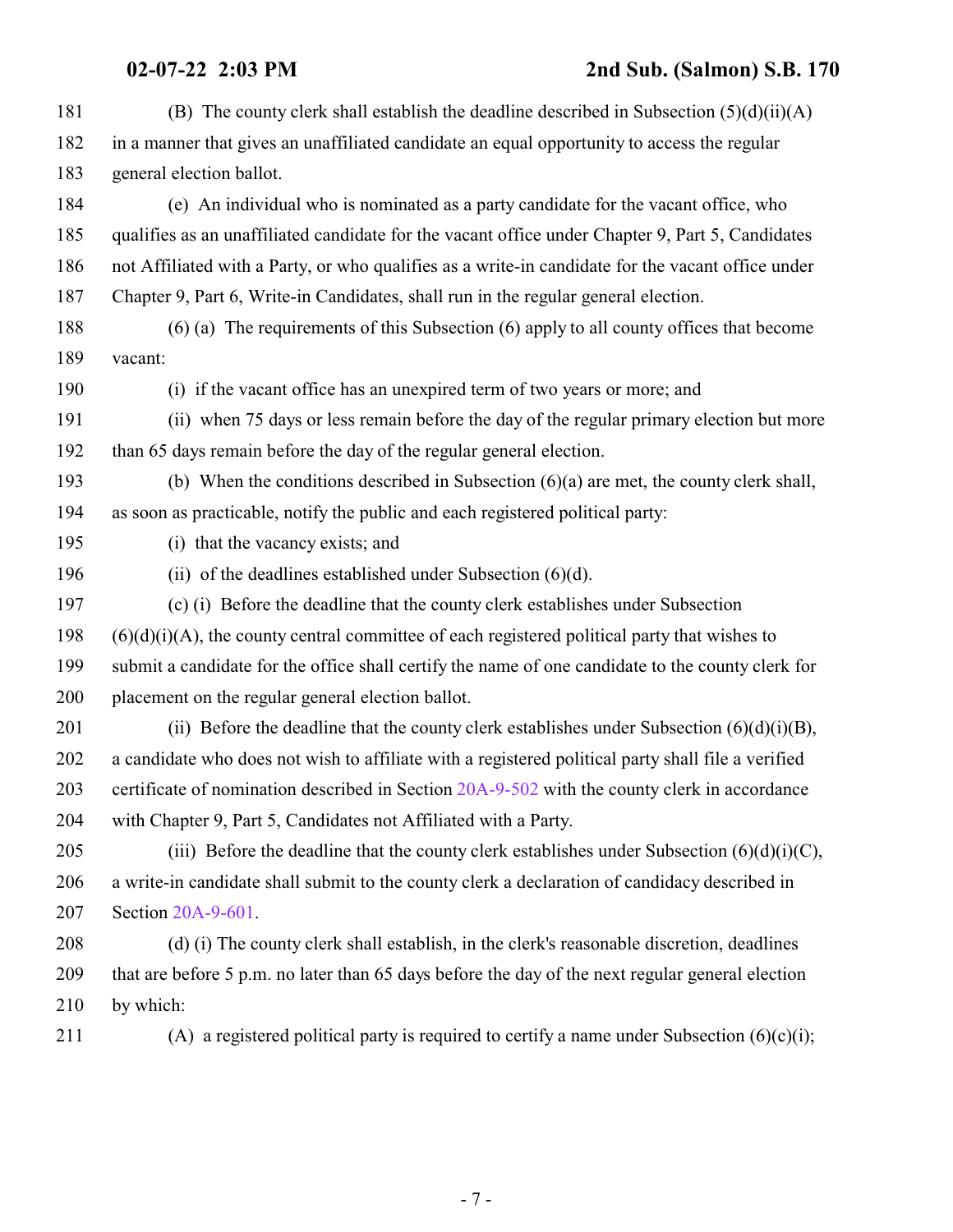| 212 | (B) an individual who does not wish to affiliate with a registered political party is                 |
|-----|-------------------------------------------------------------------------------------------------------|
| 213 | required to submit a certificate of nomination under Subsection $(6)(c)(ii)$ ; and                    |
| 214 | (C) a write-in candidate is required to submit a declaration of candidacy under                       |
| 215 | Subsection $(6)(c)(iii)$ .                                                                            |
| 216 | (ii) The county clerk shall establish deadlines under Subsection $(6)(d)(i)$ in a manner              |
| 217 | that gives an unaffiliated candidate or a write-in candidate an equal opportunity to access the       |
| 218 | regular general election ballot.                                                                      |
| 219 | (e) An individual who is certified as a party candidate for the vacant office, who                    |
| 220 | qualifies as an unaffiliated candidate for the vacant office under Chapter 9, Part 5, Candidates      |
| 221 | not Affiliated with a Party, or who qualifies as a write-in candidate for the vacant office under     |
| 222 | Chapter 9, Part 6, Write-in Candidates, shall run in the regular general election.                    |
| 223 | (7) (a) The requirements of this Subsection (7) apply to all county offices that become               |
| 224 | vacant:                                                                                               |
| 225 | (i) if the vacant office has an unexpired term of less than two years; or                             |
| 226 | (ii) if the vacant office has an unexpired term of two years or more but 65 days or less              |
| 227 | remain before the day of the next regular general election.                                           |
| 228 | (b) (i) When the conditions described in Subsection $(7)(a)$ are met, the county                      |
| 229 | legislative body shall as soon as practicable, but no later than 10 days after the day on which       |
| 230 | the vacancy occurs, give notice of the vacancy to the party liaison of the same political party as    |
| 231 | the prior office holder and invite that party liaison to submit the name of an individual to fill     |
| 232 | the vacancy.                                                                                          |
| 233 | (ii) That party liaison shall, before 5 p.m. within 30 days after the day on which the                |
| 234 | party liaison receives the notice described in Subsection $(7)(b)(i)$ , or if the party liaison does  |
| 235 | not receive the notice, before 5 p.m. no later than 40 days after the day on which the vacancy        |
| 236 | occurs, submit to the county legislative body the name of an individual to fill the vacancy.          |
| 237 | (iii) The county legislative body shall, no later than five days after the day on which a             |
| 238 | party liaison submits the name of the individual to fill the vacancy, appoint the individual to       |
| 239 | serve out the unexpired term.                                                                         |
| 240 | (c) (i) If the county legislative body fails to appoint an individual to fill the vacancy in          |
| 241 | accordance with Subsection $(7)(b)(iii)$ , the county clerk shall send to the governor a letter that: |
| 242 | (A) informs the governor that the county legislative body has failed to appoint an                    |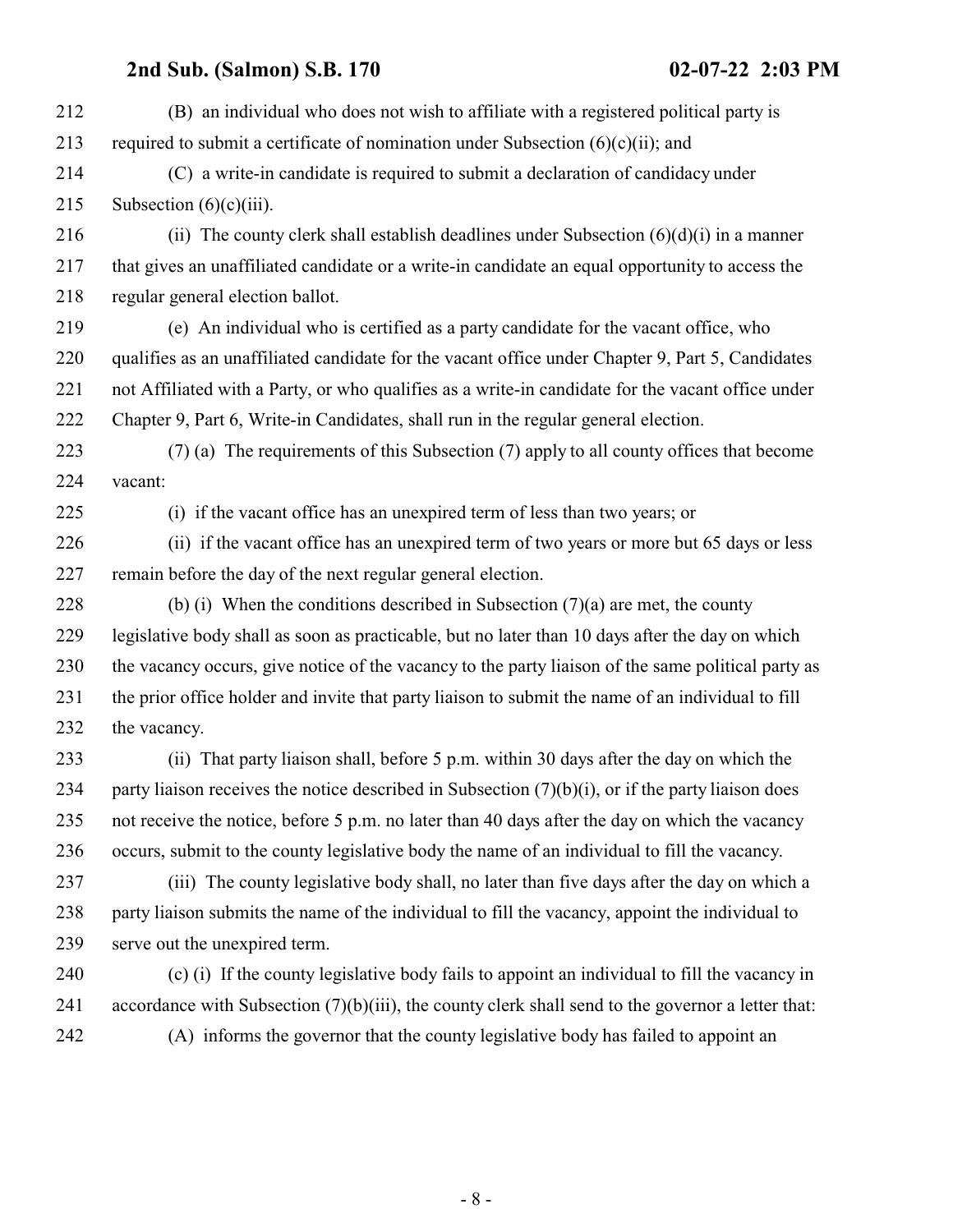<span id="page-8-0"></span> individual to fill the vacancy within the statutory time period; and (B) contains the name of the individual submitted by the party liaison to fill the vacancy. (ii) The governor shall, within 10 days after the day on which the governor receives the 247 letter described in Subsection  $(7)(c)(i)$ , appoint the individual named by the party liaison to fill the vacancy. (d) An individual appointed to fill the vacancy under this Subsection (7) shall hold office until a successor is elected and has qualified. (8) Except as otherwise provided by law, the county legislative body may appoint replacements to fill all vacancies that occur in those offices filled by appointment of the county legislative body. (9) Nothing in this section prohibits a candidate that does not wish to affiliate with a political party from filing a certificate of nomination for a vacant office within the same time limits as a candidate that is affiliated with a political party. (10) (a) Each individual elected under Subsection (4), (5), or (6) to fill a vacancy in a county office shall serve for the remainder of the unexpired term of the individual who created the vacancy and until a successor is elected and qualified. (b) Nothing in this section may be construed to contradict or alter the provisions of Section [17-16-6](http://le.utah.gov/UtahCode/SectionLookup.jsp?section=17-16-6&session=2022GS). Section 2. Section **20A-1-509.1** is amended to read: **20A-1-509.1. Procedure for filling midterm vacancy in county or district with 15 or more attorneys.** (1) When a vacancy occurs in the office of county or district attorney in a county or district having 15 or more attorneys who are licensed active members in good standing with the Utah State Bar and registered voters, the vacancy shall be filled as provided in this section. (2) (a) The requirements of this Subsection (2) apply when the office of county attorney or district attorney becomes vacant and: (i) the vacant office has an unexpired term of two years or more; and 271 (ii) the vacancy occurs before the [third Thursday in March of the even-numbered year] first day of the declaration of candidacy filing period described in Section [20A-9-201.5](#page-20-1). (b) When the conditions established in Subsection (2)(a) are met, the county clerk shall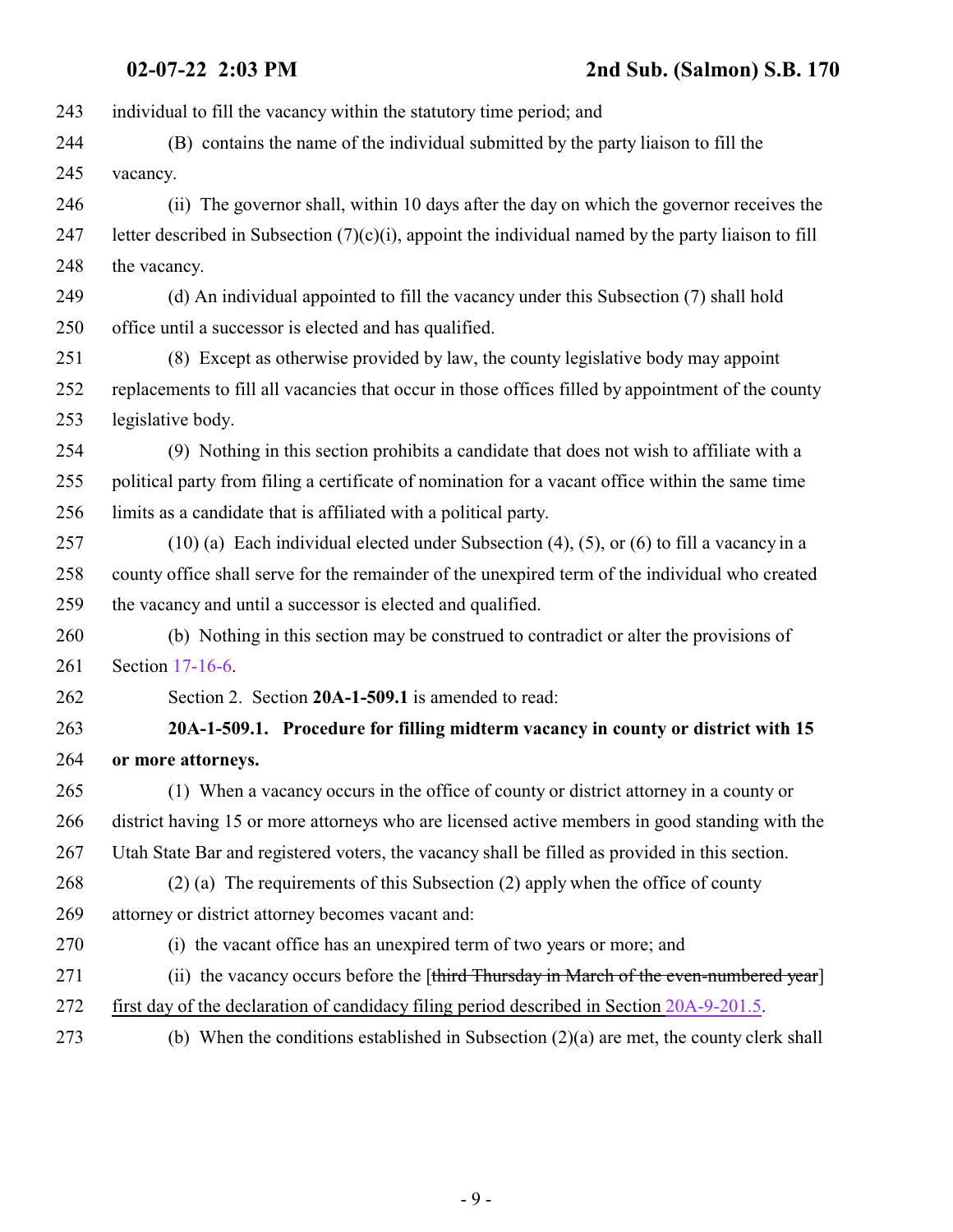| (c) All persons intending to become candidates for the vacant office shall:<br>(i) file a declaration of candidacy according to the procedures and requirements of<br>(ii) if nominated as a party candidate or qualified as an independent or write-in<br>candidate under Chapter 9, Candidate Qualifications and Nominating Procedures, run in the<br>(iii) if elected, complete the unexpired term of the person who created the vacancy.<br>(d) If the vacancy occurs [after the second Friday in March and before the third<br><b>Thursday in March,</b> during the declaration of candidacy filing period described in Section<br>$(i)$ the time for filing a declaration of candidacy under Section 20A-9-202 shall be<br>extended until 5 p.m. seven days after the [county clerk gives notice under Subsection $(2)(b)$ ,<br>but no later than 5 p.m. the fourth Thursday in March.] last day of the filing period described in |
|------------------------------------------------------------------------------------------------------------------------------------------------------------------------------------------------------------------------------------------------------------------------------------------------------------------------------------------------------------------------------------------------------------------------------------------------------------------------------------------------------------------------------------------------------------------------------------------------------------------------------------------------------------------------------------------------------------------------------------------------------------------------------------------------------------------------------------------------------------------------------------------------------------------------------------------|
|                                                                                                                                                                                                                                                                                                                                                                                                                                                                                                                                                                                                                                                                                                                                                                                                                                                                                                                                          |
|                                                                                                                                                                                                                                                                                                                                                                                                                                                                                                                                                                                                                                                                                                                                                                                                                                                                                                                                          |
|                                                                                                                                                                                                                                                                                                                                                                                                                                                                                                                                                                                                                                                                                                                                                                                                                                                                                                                                          |
|                                                                                                                                                                                                                                                                                                                                                                                                                                                                                                                                                                                                                                                                                                                                                                                                                                                                                                                                          |
|                                                                                                                                                                                                                                                                                                                                                                                                                                                                                                                                                                                                                                                                                                                                                                                                                                                                                                                                          |
|                                                                                                                                                                                                                                                                                                                                                                                                                                                                                                                                                                                                                                                                                                                                                                                                                                                                                                                                          |
|                                                                                                                                                                                                                                                                                                                                                                                                                                                                                                                                                                                                                                                                                                                                                                                                                                                                                                                                          |
|                                                                                                                                                                                                                                                                                                                                                                                                                                                                                                                                                                                                                                                                                                                                                                                                                                                                                                                                          |
|                                                                                                                                                                                                                                                                                                                                                                                                                                                                                                                                                                                                                                                                                                                                                                                                                                                                                                                                          |
|                                                                                                                                                                                                                                                                                                                                                                                                                                                                                                                                                                                                                                                                                                                                                                                                                                                                                                                                          |
|                                                                                                                                                                                                                                                                                                                                                                                                                                                                                                                                                                                                                                                                                                                                                                                                                                                                                                                                          |
|                                                                                                                                                                                                                                                                                                                                                                                                                                                                                                                                                                                                                                                                                                                                                                                                                                                                                                                                          |
|                                                                                                                                                                                                                                                                                                                                                                                                                                                                                                                                                                                                                                                                                                                                                                                                                                                                                                                                          |
|                                                                                                                                                                                                                                                                                                                                                                                                                                                                                                                                                                                                                                                                                                                                                                                                                                                                                                                                          |
| (ii) the county clerk shall notify the public and each registered political party that the                                                                                                                                                                                                                                                                                                                                                                                                                                                                                                                                                                                                                                                                                                                                                                                                                                               |
|                                                                                                                                                                                                                                                                                                                                                                                                                                                                                                                                                                                                                                                                                                                                                                                                                                                                                                                                          |
| $(3)$ (a) The requirements of this Subsection (3) apply when the office of county                                                                                                                                                                                                                                                                                                                                                                                                                                                                                                                                                                                                                                                                                                                                                                                                                                                        |
|                                                                                                                                                                                                                                                                                                                                                                                                                                                                                                                                                                                                                                                                                                                                                                                                                                                                                                                                          |
|                                                                                                                                                                                                                                                                                                                                                                                                                                                                                                                                                                                                                                                                                                                                                                                                                                                                                                                                          |
| (ii) the vacancy occurs after the third Thursday in March of the even-numbered year                                                                                                                                                                                                                                                                                                                                                                                                                                                                                                                                                                                                                                                                                                                                                                                                                                                      |
|                                                                                                                                                                                                                                                                                                                                                                                                                                                                                                                                                                                                                                                                                                                                                                                                                                                                                                                                          |
| (b) When the conditions established in Subsection $(3)(a)$ are met, the county clerk                                                                                                                                                                                                                                                                                                                                                                                                                                                                                                                                                                                                                                                                                                                                                                                                                                                     |
|                                                                                                                                                                                                                                                                                                                                                                                                                                                                                                                                                                                                                                                                                                                                                                                                                                                                                                                                          |
| (i) notify the public and each registered political party that the vacancy exists; and                                                                                                                                                                                                                                                                                                                                                                                                                                                                                                                                                                                                                                                                                                                                                                                                                                                   |
| (ii) identify the date and time by which a person interested in becoming a candidate                                                                                                                                                                                                                                                                                                                                                                                                                                                                                                                                                                                                                                                                                                                                                                                                                                                     |
|                                                                                                                                                                                                                                                                                                                                                                                                                                                                                                                                                                                                                                                                                                                                                                                                                                                                                                                                          |
| (c) All persons intending to become candidates for the vacant office shall:                                                                                                                                                                                                                                                                                                                                                                                                                                                                                                                                                                                                                                                                                                                                                                                                                                                              |
| (i) before 5 p.m. within five days after the day on which the county clerk gives the                                                                                                                                                                                                                                                                                                                                                                                                                                                                                                                                                                                                                                                                                                                                                                                                                                                     |
| notice described in Subsection $(3)(b)(i)$ , file a declaration of candidacy for the vacant office as                                                                                                                                                                                                                                                                                                                                                                                                                                                                                                                                                                                                                                                                                                                                                                                                                                    |
| required by Chapter 9, Part 2, Candidate Qualifications and Declarations of Candidacy; and                                                                                                                                                                                                                                                                                                                                                                                                                                                                                                                                                                                                                                                                                                                                                                                                                                               |
|                                                                                                                                                                                                                                                                                                                                                                                                                                                                                                                                                                                                                                                                                                                                                                                                                                                                                                                                          |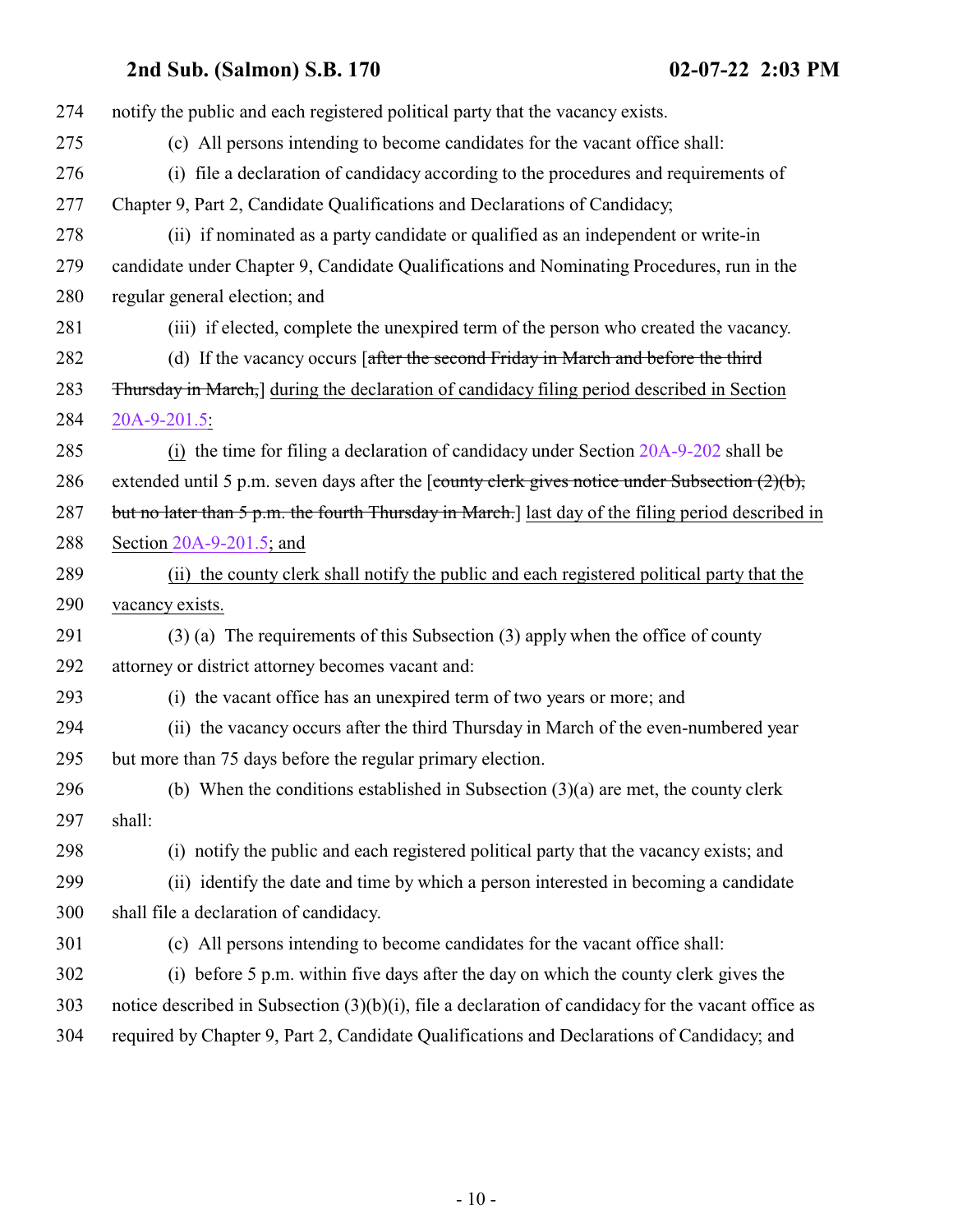| 305 | (ii) if elected, complete the unexpired term of the person who created the vacancy.                |
|-----|----------------------------------------------------------------------------------------------------|
| 306 | (d) The county central committee of each party shall:                                              |
| 307 | (i) select a candidate or candidates from among those qualified candidates who have                |
| 308 | filed declarations of candidacy; and                                                               |
| 309 | (ii) certify the name of the candidate or candidates to the county clerk:                          |
| 310 | (A) before 5 p.m. no later than 60 days before the day of the regular primary election;            |
| 311 | or                                                                                                 |
| 312 | (B) electronically, before midnight no later than 60 days before the day of the regular            |
| 313 | primary election.                                                                                  |
| 314 | $(4)$ (a) The requirements of this Subsection (4) apply when the office of county                  |
| 315 | attorney or district attorney becomes vacant and:                                                  |
| 316 | (i) the vacant office has an unexpired term of two years or more; and                              |
| 317 | (ii) 75 days or less remain before the regular primary election but more than 65 days              |
| 318 | remain before the regular general election.                                                        |
| 319 | (b) When the conditions established in Subsection $(4)(a)$ are met, the county central             |
| 320 | committees of each registered political party that wish to submit a candidate for the office       |
| 321 | shall, not later than five days after the day on which the vacancy occurs, certify the name of one |
| 322 | candidate to the county clerk for placement on the regular general election ballot.                |
| 323 | (c) The candidate elected shall complete the unexpired term of the person who created              |
| 324 | the vacancy.                                                                                       |
| 325 | $(5)$ (a) The requirements of this Subsection $(5)$ apply when the office of county                |
| 326 | attorney or district attorney becomes vacant and:                                                  |
| 327 | (i) the vacant office has an unexpired term of less than two years; or                             |
| 328 | (ii) the vacant office has an unexpired term of two years or more but 65 days or less              |
| 329 | remain before the next regular general election.                                                   |
| 330 | (b) When the conditions established in Subsection $(5)(a)$ are met, the county legislative         |
| 331 | body shall give notice of the vacancy to the county central committee of the same political        |
| 332 | party of the prior officeholder and invite that committee to submit the names of three nominees    |
| 333 | to fill the vacancy.                                                                               |
| 334 | (c) That county central committee shall, within 30 days after the day on which the                 |
| 335 | county legislative body gives the notice described in Subsection (5)(b), submit to the county      |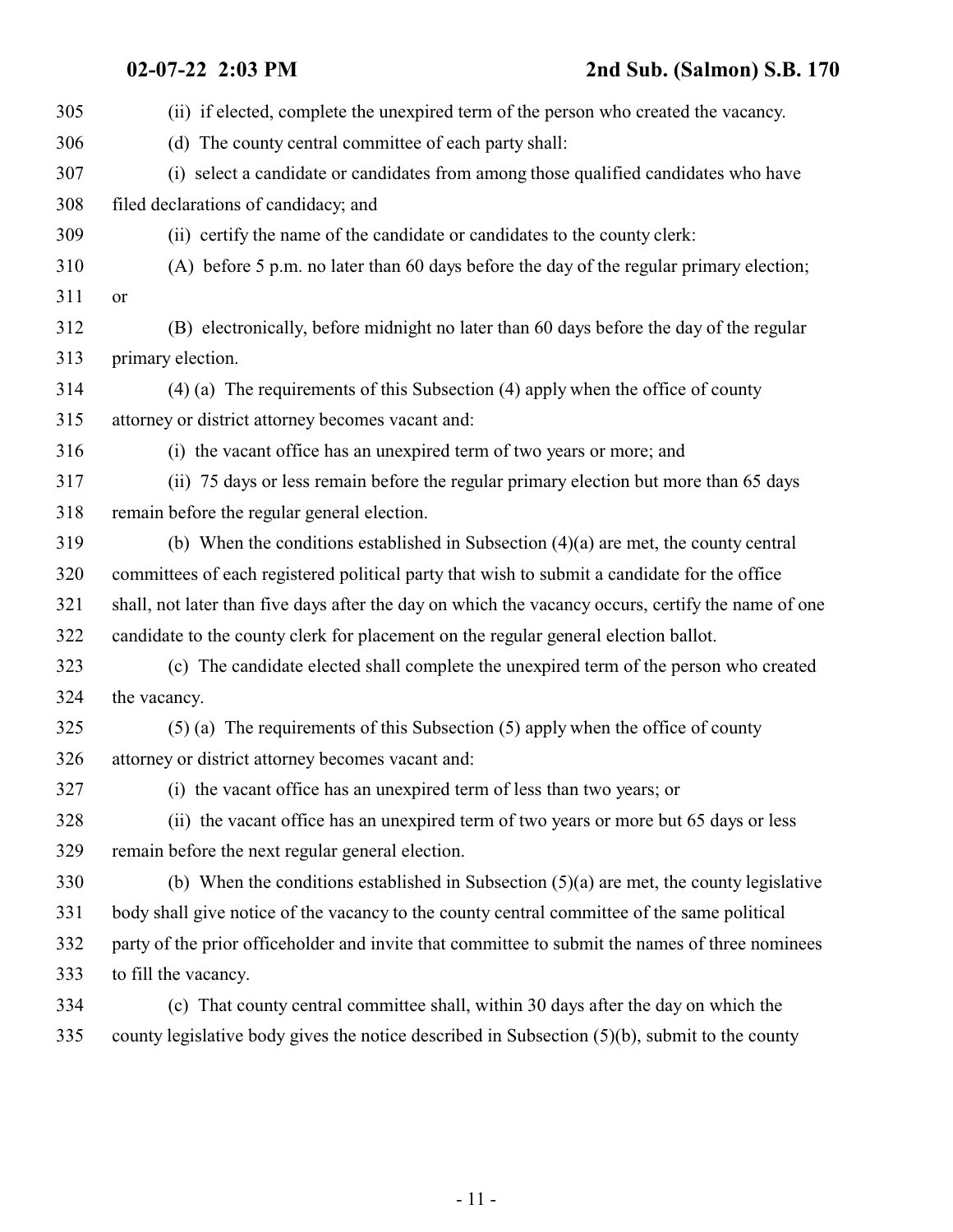<span id="page-11-1"></span><span id="page-11-0"></span>

| 336 | legislative body the names of three nominees to fill the vacancy.                                |
|-----|--------------------------------------------------------------------------------------------------|
| 337 | (d) The county legislative body shall, within 45 days after the vacancy occurs, appoint          |
| 338 | one of those nominees to serve out the unexpired term.                                           |
| 339 | (e) If the county legislative body fails to appoint a person to fill the vacancy within 45       |
| 340 | days, the county clerk shall send to the governor a letter that:                                 |
| 341 | (i) informs the governor that the county legislative body has failed to appoint a person         |
| 342 | to fill the vacancy within the statutory time period; and                                        |
| 343 | (ii) contains the list of nominees submitted by the party central committee.                     |
| 344 | (f) The governor shall appoint a person to fill the vacancy from that list of nominees           |
| 345 | within 30 days after receipt of the letter.                                                      |
| 346 | (g) A person appointed to fill the vacancy under this Subsection (5) shall complete the          |
| 347 | unexpired term of the person who created the vacancy.                                            |
| 348 | (6) Nothing in this section prevents or prohibits independent candidates from filing a           |
| 349 | declaration of candidacy for the office within the required time limits.                         |
| 350 | Section 3. Section 20A-8-402.5 is amended to read:                                               |
| 351 | 20A-8-402.5. Notification of political convention dates.                                         |
| 352 | (1) Before 5 p.m. no later than [February $15$ of each even-numbered] the first Monday           |
| 353 | of October of each odd-numbered year, a registered political party shall notify the lieutenant   |
| 354 | governor of the dates of each political convention that will be held by the registered political |
| 355 | party [that] the following year.                                                                 |
| 356 | (2) If, after providing the notice described in Subsection (1), a registered political party     |
| 357 | changes the date of a political convention, the registered political party shall notify the      |
| 358 | lieutenant governor of the change before 5 p.m. no later than one business day after the day on  |
| 359 | which the registered political party makes the change.                                           |
| 360 | Section 4. Section 20A-9-101 is amended to read:                                                 |
| 361 | 20A-9-101. Definitions.                                                                          |
| 362 | As used in this chapter:                                                                         |
| 363 | (1) (a) "Candidates for elective office" means persons who file a declaration of                 |
| 364 | candidacy under Section 20A-9-202 to run in a regular general election for a federal office,     |
| 365 | constitutional office, multicounty office, or county office.                                     |
| 366 | (b) "Candidates for elective office" does not mean candidates for:                               |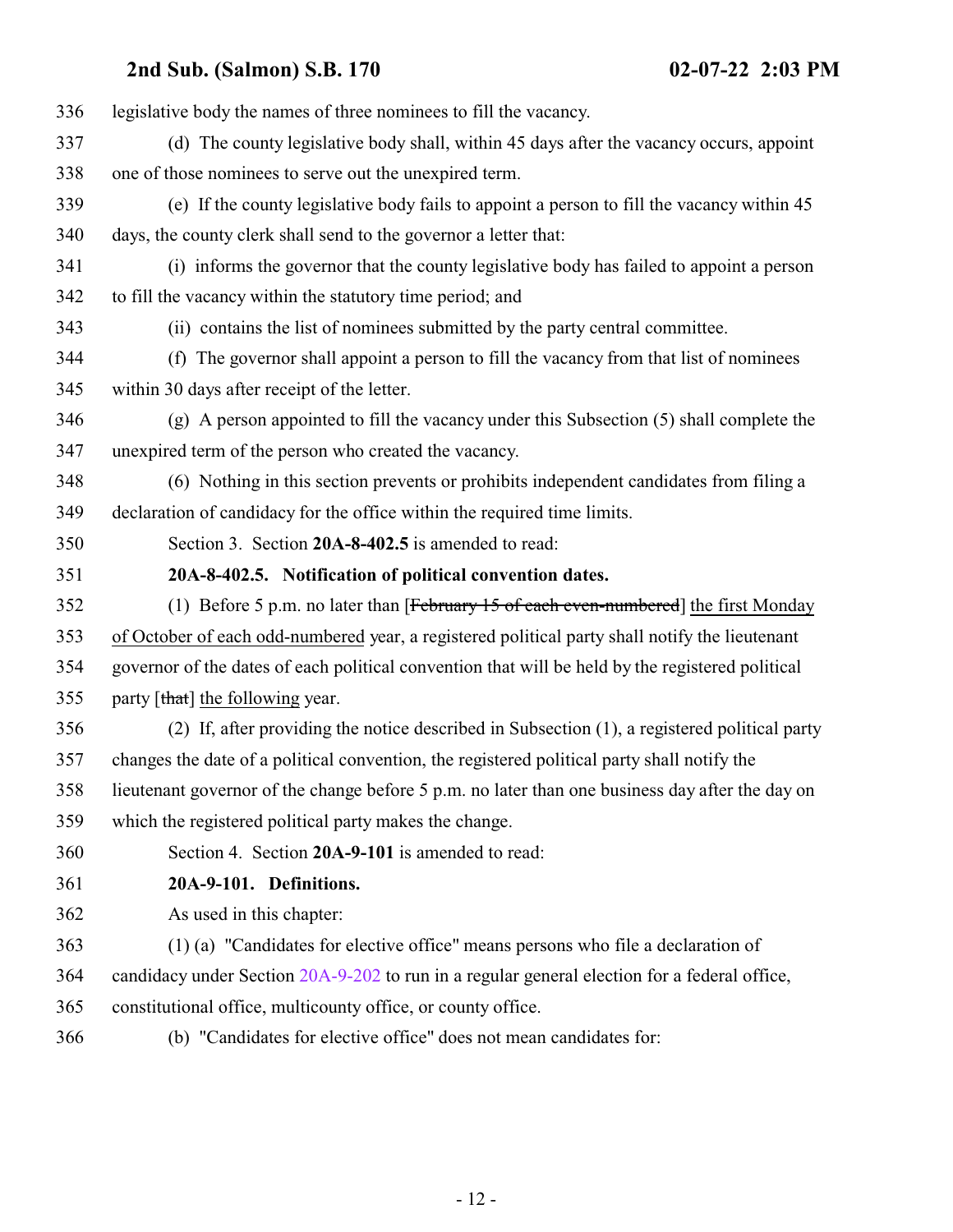| 367 | (i) justice or judge of court of record or not of record;                                             |
|-----|-------------------------------------------------------------------------------------------------------|
| 368 | (ii) presidential elector;                                                                            |
| 369 | (iii) any political party offices; and                                                                |
| 370 | (iv) municipal or local district offices.                                                             |
| 371 | (2) "Constitutional office" means the state offices of governor, lieutenant governor,                 |
| 372 | attorney general, state auditor, and state treasurer.                                                 |
| 373 | (3) "Continuing political party" means the same as that term is defined in Section                    |
| 374 | 20A-8-101.                                                                                            |
| 375 | (4) (a) "County office" means an elective office where the officeholder is selected by                |
| 376 | voters entirely within one county.                                                                    |
| 377 | (b) "County office" does not mean:                                                                    |
| 378 | (i) the office of justice or judge of any court of record or not of record;                           |
| 379 | (ii) the office of presidential elector;                                                              |
| 380 | (iii) any political party offices;                                                                    |
| 381 | (iv) any municipal or local district offices; and                                                     |
| 382 | (v) the office of United States Senator and United States Representative.                             |
| 383 | (5) "Federal office" means an elective office for United States Senator and United                    |
| 384 | States Representative.                                                                                |
| 385 | (6) "Filing officer" means:                                                                           |
| 386 | (a) the lieutenant governor, for:                                                                     |
| 387 | (i) the office of United States Senator and United States Representative; and                         |
| 388 | (ii) all constitutional offices;                                                                      |
| 389 | (b) for the office of a state senator or state representative, the lieutenant governor or the         |
| 390 | applicable clerk described in Subsection $(6)(c)$ or $(d)$ ;                                          |
| 391 | (c) the county clerk, for county offices and local school district offices;                           |
| 392 | (d) the county clerk in the filer's county of residence, for multicounty offices;                     |
| 393 | (e) the city or town clerk, for municipal offices; or                                                 |
| 394 | the local district clerk, for local district offices.<br>(f)                                          |
| 395 | "Local district office" means an elected office in a local district.<br>(7)                           |
| 396 | (8) "Local government office" includes county offices, municipal offices, and local                   |
| 397 | district offices and other elective offices selected by the voters from a political division entirely |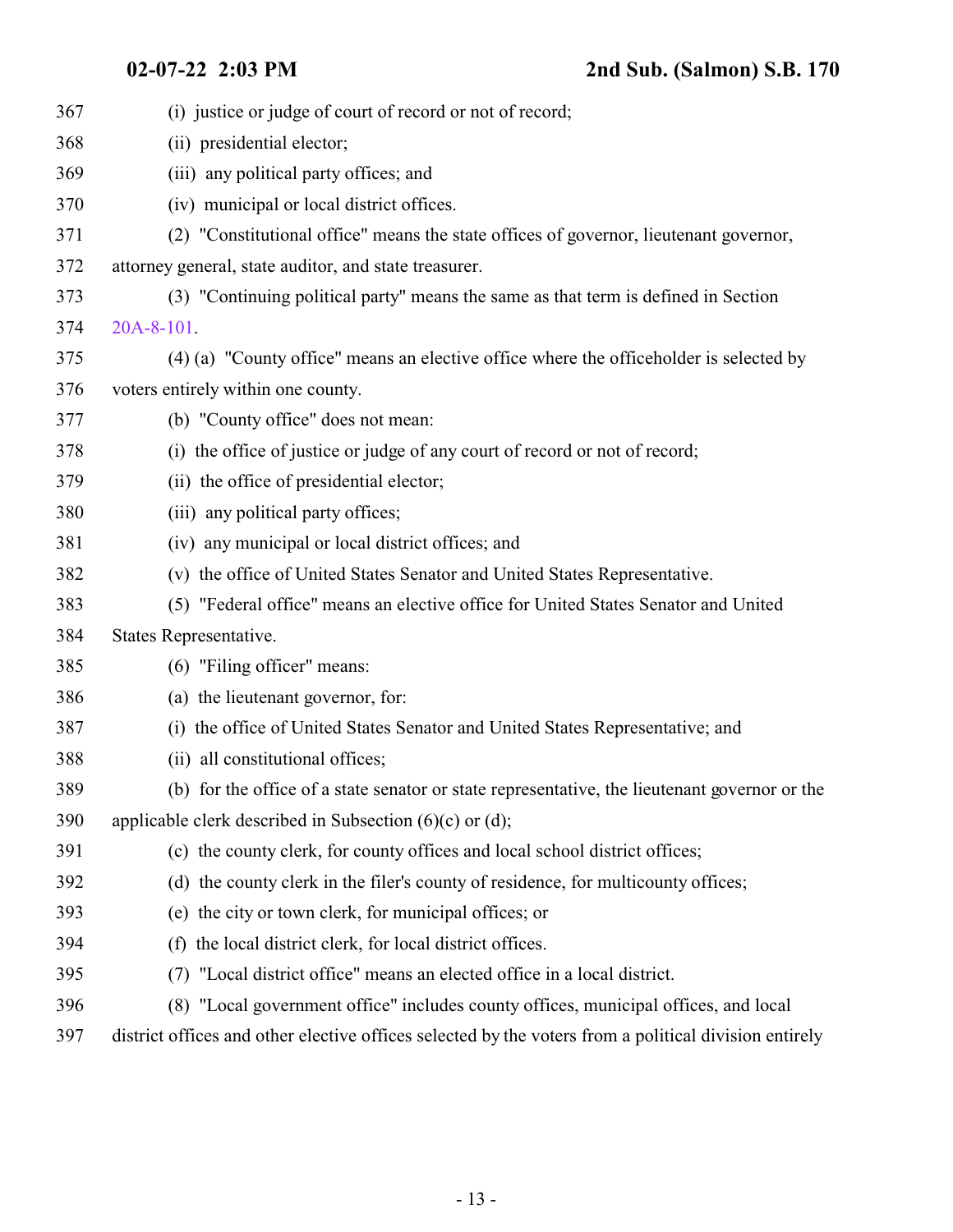| 398 | within one county.                                                                                |
|-----|---------------------------------------------------------------------------------------------------|
| 399 | (9) (a) "Multicounty office" means an elective office where the officeholder is selected          |
| 400 | by the voters from more than one county.                                                          |
| 401 | (b) "Multicounty office" does not mean:                                                           |
| 402 | (i) a county office;                                                                              |
| 403 | (ii) a federal office;                                                                            |
| 404 | (iii) the office of justice or judge of any court of record or not of record;                     |
| 405 | (iv) the office of presidential elector;                                                          |
| 406 | (v) any political party offices; or                                                               |
| 407 | (vi) any municipal or local district offices.                                                     |
| 408 | (10) "Municipal office" means an elective office in a municipality.                               |
| 409 | $(11)$ (a) "Political division" means a geographic unit from which an officeholder is             |
| 410 | elected and that an officeholder represents.                                                      |
| 411 | (b) "Political division" includes a county, a city, a town, a local district, a school            |
| 412 | district, a legislative district, and a county prosecution district.                              |
| 413 | (12) "Qualified political party" means a registered political party that:                         |
| 414 | (a) (i) permits a delegate for the registered political party to vote on a candidate              |
| 415 | nomination in the registered political party's convention remotely; or                            |
| 416 | (ii) provides a procedure for designating an alternate delegate if a delegate is not              |
| 417 | present at the registered political party's convention;                                           |
| 418 | (b) does not hold the registered political party's convention before the fourth Saturday          |
| 419 | in March of an even-numbered year;                                                                |
| 420 | (c) permits a member of the registered political party to seek the registered political           |
| 421 | party's nomination for any elective office by the member choosing to seek the nomination by       |
| 422 | either or both of the following methods:                                                          |
| 423 | (i) seeking the nomination through the registered political party's convention process,           |
| 424 | in accordance with the provisions of Section 20A-9-407; or                                        |
| 425 | (ii) seeking the nomination by collecting signatures, in accordance with the provisions           |
| 426 | of Section 20A-9-408; and                                                                         |
| 427 | (d) (i) if the registered political party is a continuing political party, no later than $5 p.m.$ |
| 428 | on [September 30] the first Monday of October of an odd-numbered year, certifies to the           |
|     |                                                                                                   |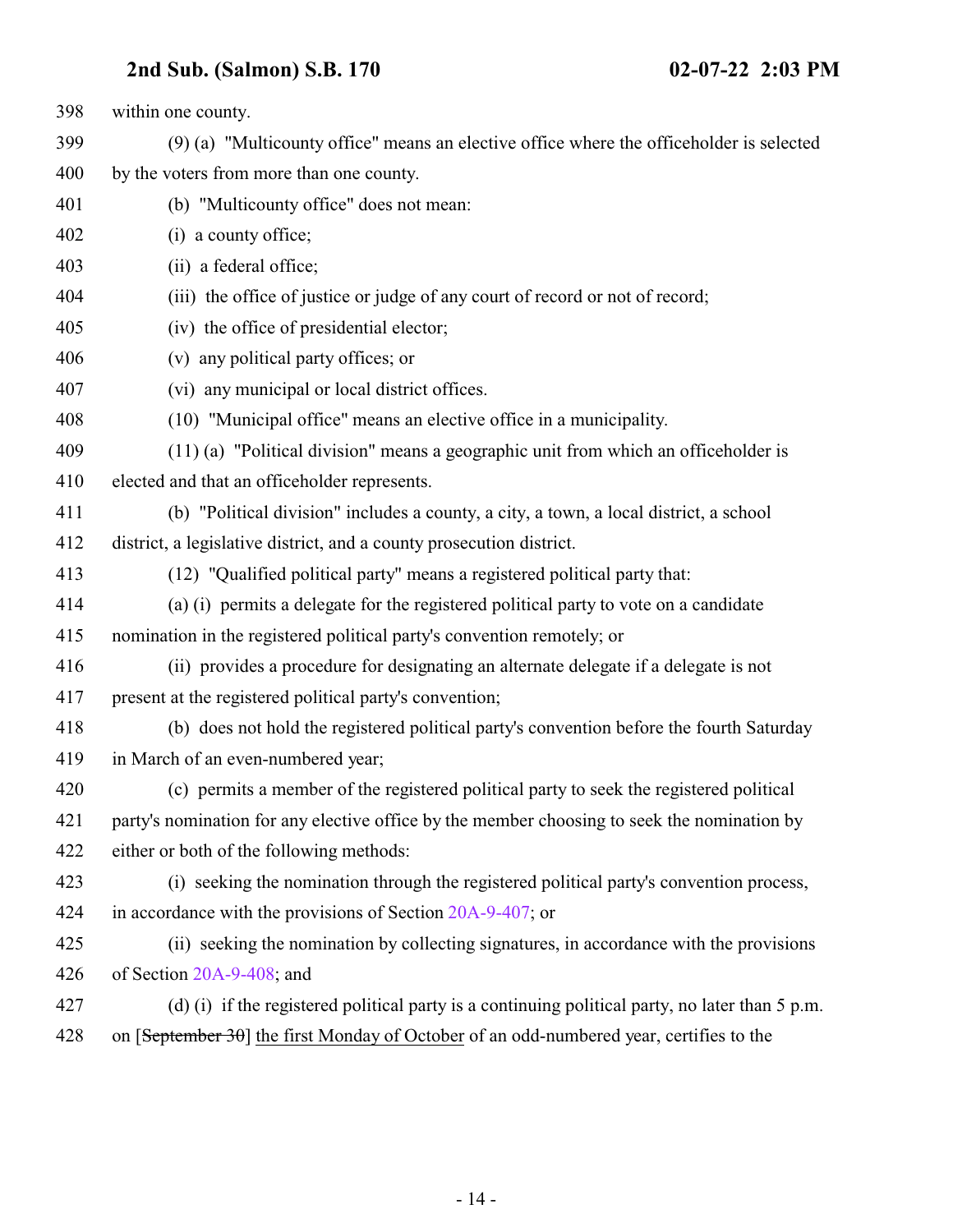<span id="page-14-0"></span>

| 429 | lieutenant governor that, for the election in the following year, the registered political party     |
|-----|------------------------------------------------------------------------------------------------------|
| 430 | intends to nominate the registered political party's candidates in accordance with the provisions    |
| 431 | of Section $20A-9-406$ ; or                                                                          |
| 432 | (ii) if the registered political party is not a continuing political party, certifies at the         |
| 433 | time that the registered political party files the petition described in Section 20A-8-103 that, for |
| 434 | the next election, the registered political party intends to nominate the registered political       |
| 435 | party's candidates in accordance with the provisions of Section 20A-9-406.                           |
| 436 | Section 5. Section 20A-9-201 is amended to read:                                                     |
| 437 | 20A-9-201. Declarations of candidacy -- Candidacy for more than one office or of                     |
| 438 | more than one political party prohibited with exceptions -- General filing and form                  |
| 439 | requirements -- Affidavit of impecuniosity.                                                          |
| 440 | (1) Before filing a declaration of candidacy for election to any office, an individual               |
| 441 | shall:                                                                                               |
| 442 | (a) be a United States citizen;                                                                      |
| 443 | (b) meet the legal requirements of that office; and                                                  |
| 444 | (c) if seeking a registered political party's nomination as a candidate for elective office,         |
| 445 | state:                                                                                               |
| 446 | (i) the registered political party of which the individual is a member; or                           |
| 447 | (ii) that the individual is not a member of a registered political party.                            |
| 448 | $(2)$ (a) Except as provided in Subsection $(2)(b)$ , an individual may not:                         |
| 449 | (i) file a declaration of candidacy for, or be a candidate for, more than one office in              |
| 450 | Utah during any election year;                                                                       |
| 451 | (ii) appear on the ballot as the candidate of more than one political party; or                      |
| 452 | (iii) file a declaration of candidacy for a registered political party of which the                  |
| 453 | individual is not a member, except to the extent that the registered political party permits         |
| 454 | otherwise in the registered political party's bylaws.                                                |
| 455 | (b) (i) An individual may file a declaration of candidacy for, or be a candidate for,                |
| 456 | president or vice president of the United States and another office, if the individual resigns the   |
| 457 | individual's candidacy for the other office after the individual is officially nominated for         |
| 458 | president or vice president of the United States.                                                    |
| 459 | (ii) An individual may file a declaration of candidacy for, or be a candidate for, more              |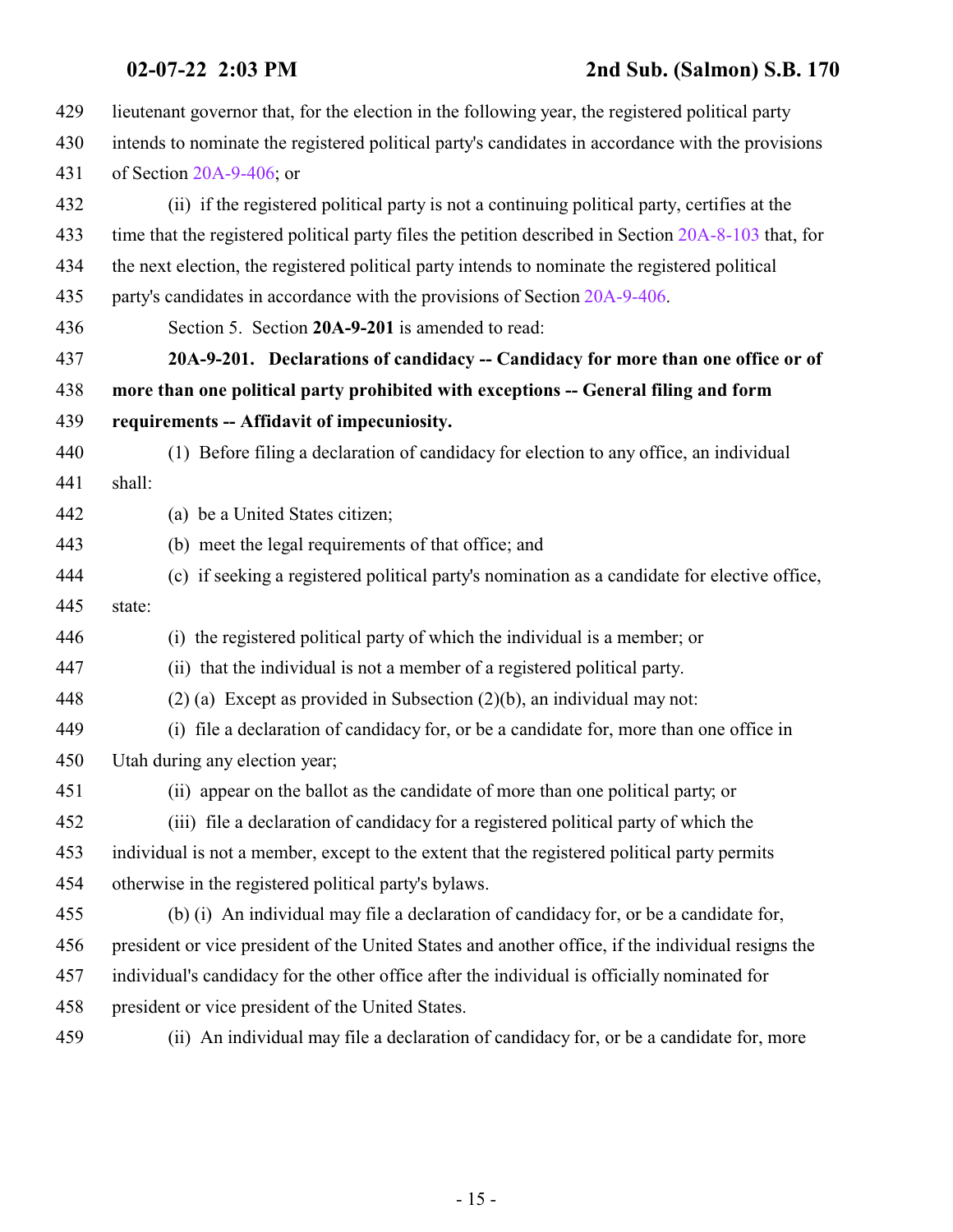460 than one justice court judge office. (iii) An individual may file a declaration of candidacy for lieutenant governor even if the individual filed a declaration of candidacy for another office in the same election year if the individual withdraws as a candidate for the other office in accordance with Subsection [20A-9-202](http://le.utah.gov/UtahCode/SectionLookup.jsp?section=20a-9-202&session=2022GS)(6) before filing the declaration of candidacy for lieutenant governor. (3) (a) Except for a candidate for president or vice president of the United States, before the filing officer may accept any declaration of candidacy, the filing officer shall: (i) read to the individual the constitutional and statutory qualification requirements for the office that the individual is seeking; (ii) require the individual to state whether the individual meets the requirements 470 described in Subsection  $(3)(a)(i)$ ; (iii) if the declaration of candidacy is for a county office, inform the individual that an individual who holds a county elected office may not, at the same time, hold a municipal elected office; and (iv) if the declaration of candidacy is for a legislative office, inform the individual that Utah Constitution, Article VI, Section 6, prohibits a person who holds a public office of profit or trust, under authority of the United States or Utah, from being a member of the Legislature. (b) Before accepting a declaration of candidacy for the office of county attorney, the county clerk shall ensure that the individual filing that declaration of candidacy is: (i) a United States citizen; (ii) an attorney licensed to practice law in the state who is an active member in good standing of the Utah State Bar; (iii) a registered voter in the county in which the individual is seeking office; and (iv) a current resident of the county in which the individual is seeking office and either has been a resident of that county for at least one year before the date of the election or was appointed and is currently serving as county attorney and became a resident of the county within 30 days after appointment to the office. (c) Before accepting a declaration of candidacy for the office of district attorney, the county clerk shall ensure that, as of the date of the election, the individual filing that declaration of candidacy is: (i) a United States citizen;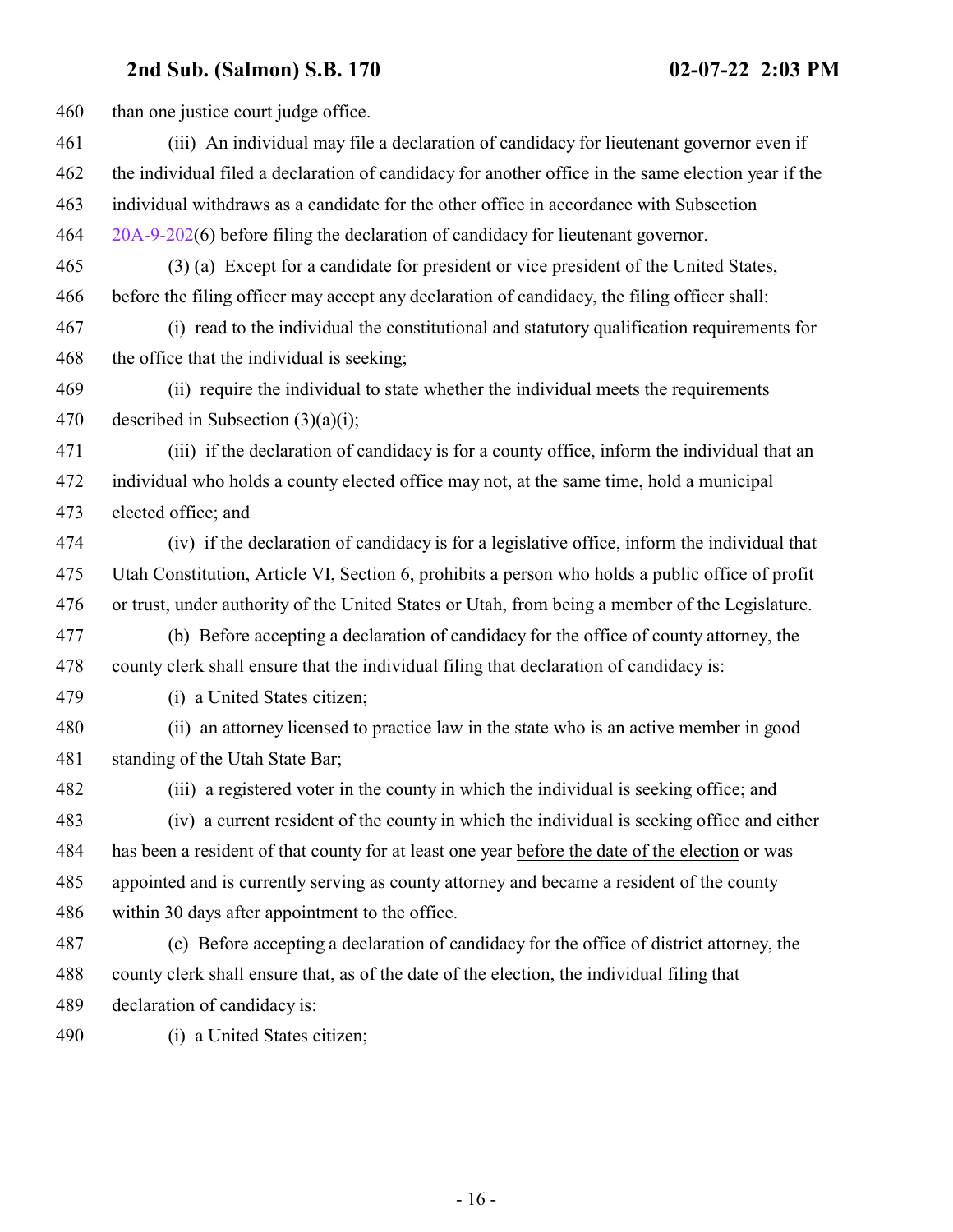| 491 | (ii) an attorney licensed to practice law in the state who is an active member in good                                                      |
|-----|---------------------------------------------------------------------------------------------------------------------------------------------|
| 492 | standing of the Utah State Bar;                                                                                                             |
| 493 | (iii) a registered voter in the prosecution district in which the individual is seeking                                                     |
| 494 | office; and                                                                                                                                 |
| 495 | (iv) a current resident of the prosecution district in which the individual is seeking                                                      |
| 496 | office and either will have been a resident of that prosecution district for at least one year [as                                          |
| 497 | of] before the date of the election or was appointed and is currently serving as district attorney                                          |
| 498 | and became a resident of the prosecution district within 30 days after receiving appointment to                                             |
| 499 | the office.                                                                                                                                 |
| 500 | (d) Before accepting a declaration of candidacy for the office of county sheriff, the                                                       |
| 501 | county clerk shall ensure that the individual filing the declaration:                                                                       |
| 502 | (i) is a United States citizen;                                                                                                             |
| 503 | (ii) is a registered voter in the county in which the individual seeks office;                                                              |
| 504 | (iii) (A) has successfully met the standards and training requirements established for                                                      |
| 505 | law enforcement officers under Title 53, Chapter 6, Part 2, Peace Officer Training and                                                      |
| 506 | Certification Act; or                                                                                                                       |
| 507 | (B) has met the waiver requirements in Section 53-6-206;                                                                                    |
| 508 | (iv) is qualified to be certified as a law enforcement officer, as defined in Section                                                       |
| 509 | 53-13-103; and                                                                                                                              |
| 510 | (v) $\left[ \frac{1}{100} \text{cm} \times \text{cm}^2 \right]$ before the date of the election, will have been a resident of the county in |
| 511 | which the individual seeks office for at least one year.                                                                                    |
| 512 | (e) Before accepting a declaration of candidacy for the office of governor, lieutenant                                                      |
| 513 | governor, state auditor, state treasurer, attorney general, state legislator, or State Board of                                             |
| 514 | Education member, the filing officer shall ensure that the individual filing the declaration of                                             |
| 515 | candidacy also makes the conflict of interest disclosure described in Section 20A-11-1603.                                                  |
| 516 | (4) If an individual who files a declaration of candidacy does not meet the qualification                                                   |
| 517 | requirements for the office the individual is seeking, the filing officer may not accept the                                                |
| 518 | individual's declaration of candidacy.                                                                                                      |
| 519 | (5) If an individual who files a declaration of candidacy meets the requirements                                                            |
| 520 | described in Subsection (3), the filing officer shall:                                                                                      |
| 521 | (a) inform the individual that:                                                                                                             |
|     |                                                                                                                                             |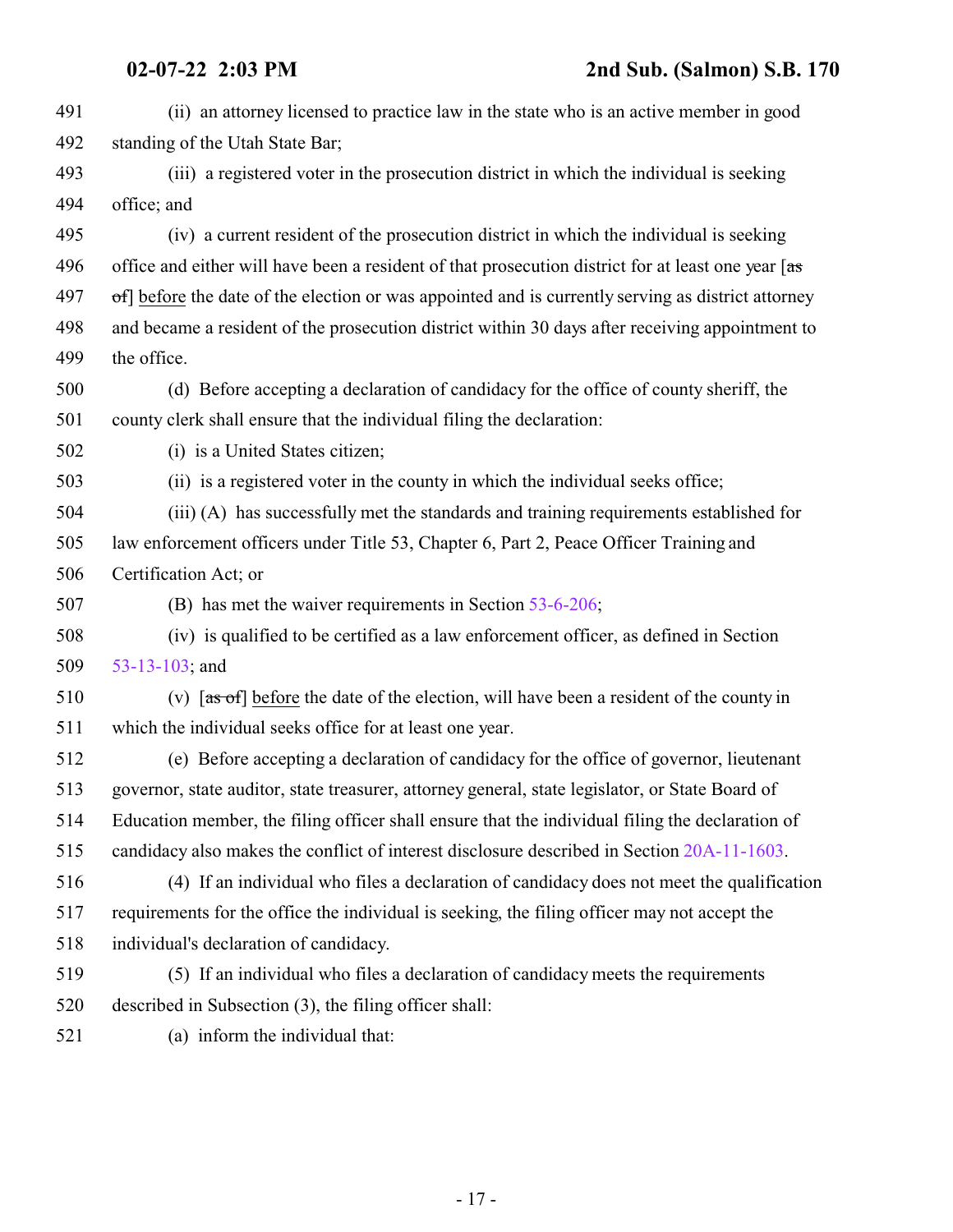| 522 | (i) the individual's name will appear on the ballot as the individual's name is written on         |
|-----|----------------------------------------------------------------------------------------------------|
| 523 | the individual's declaration of candidacy;                                                         |
| 524 | (ii) the individual may be required to comply with state or local campaign finance                 |
| 525 | disclosure laws; and                                                                               |
| 526 | (iii) the individual is required to file a financial statement before the individual's             |
| 527 | political convention under:                                                                        |
| 528 | (A) Section $20A-11-204$ for a candidate for constitutional office;                                |
| 529 | (B) Section $20A-11-303$ for a candidate for the Legislature; or                                   |
| 530 | (C) local campaign finance disclosure laws, if applicable;                                         |
| 531 | (b) except for a presidential candidate, provide the individual with a copy of the current         |
| 532 | campaign financial disclosure laws for the office the individual is seeking and inform the         |
| 533 | individual that failure to comply will result in disqualification as a candidate and removal of    |
| 534 | the individual's name from the ballot;                                                             |
| 535 | (c) provide the individual with a copy of Section 20A-7-801 regarding the Statewide                |
| 536 | Electronic Voter Information Website Program and inform the individual of the submission           |
| 537 | deadline under Subsection $20A-7-801(4)(a)$ ;                                                      |
| 538 | (d) provide the candidate with a copy of the pledge of fair campaign practices                     |
| 539 | described under Section 20A-9-206 and inform the candidate that:                                   |
| 540 | (i) signing the pledge is voluntary; and                                                           |
| 541 | (ii) signed pledges shall be filed with the filing officer;                                        |
| 542 | (e) accept the individual's declaration of candidacy; and                                          |
| 543 | (f) if the individual has filed for a partisan office, provide a certified copy of the             |
| 544 | declaration of candidacy to the chair of the county or state political party of which the          |
| 545 | individual is a member.                                                                            |
| 546 | (6) If the candidate elects to sign the pledge of fair campaign practices, the filing              |
| 547 | officer shall:                                                                                     |
| 548 | (a) accept the candidate's pledge; and                                                             |
| 549 | (b) if the candidate has filed for a partisan office, provide a certified copy of the              |
| 550 | candidate's pledge to the chair of the county or state political party of which the candidate is a |
| 551 | member.                                                                                            |
| 552 | (7) (a) Except for a candidate for president or vice president of the United States, the           |
|     |                                                                                                    |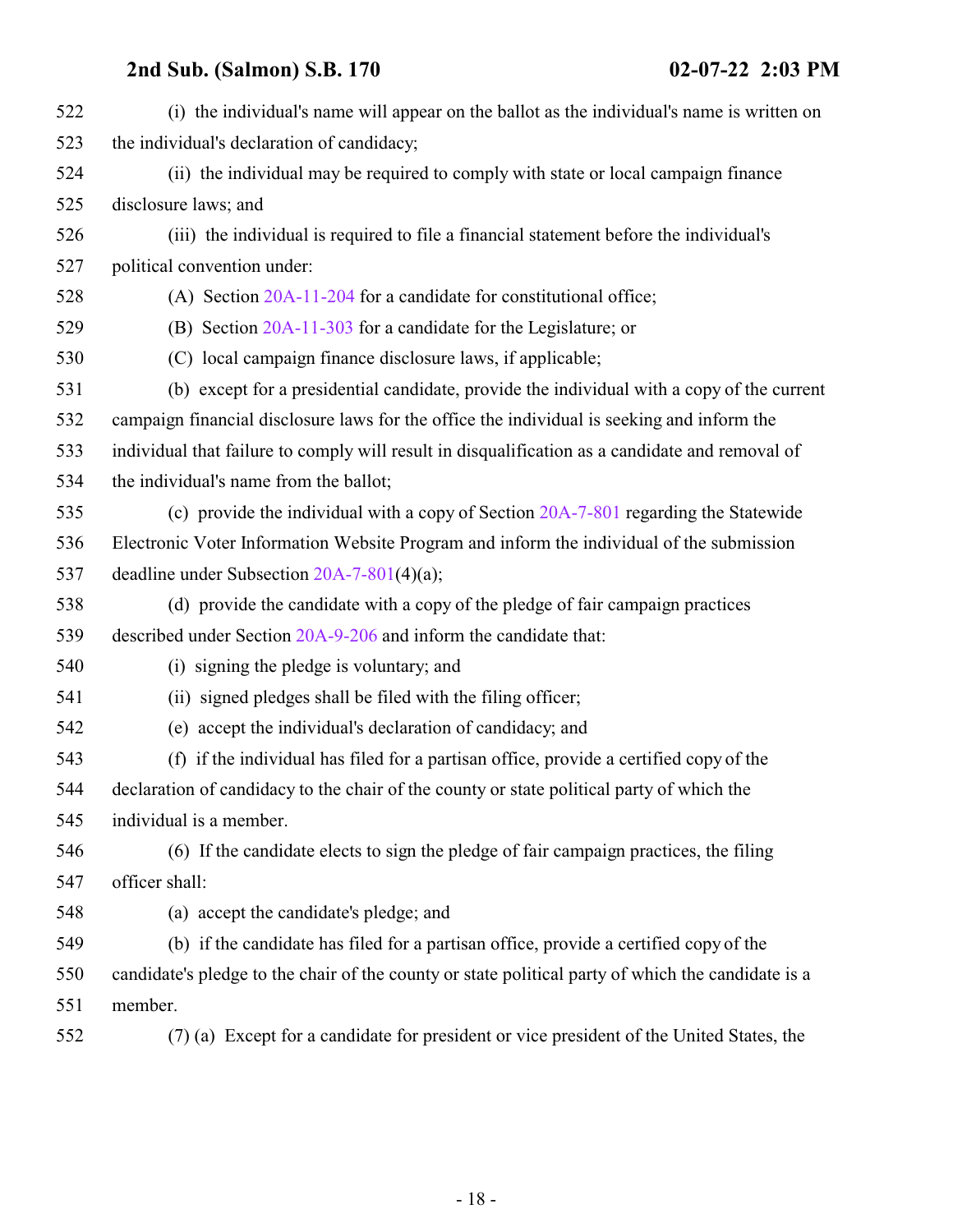| 553 | form of the declaration of candidacy shall:                                                   |
|-----|-----------------------------------------------------------------------------------------------|
| 554 | (i) be substantially as follows:                                                              |
| 555 | "State of Utah, County of _____                                                               |
| 556 | I, _____________, declare my candidacy for the office of ____, seeking the                    |
| 557 | nomination of the _____ party. I do solemnly swear, under penalty of perjury, that: I will    |
| 558 | meet the qualifications to hold the office, both legally and constitutionally, if selected; I |
| 559 | reside at ______________ in the City or Town of _____, Utah, Zip Code _____ Phone No.         |
| 560 | ; I will not knowingly violate any law governing campaigns and elections; if filing           |
| 561 | via a designated agent, I will be out of the state of Utah during the entire candidate        |
| 562 | filing period; I will file all campaign financial disclosure reports as required by law; and  |
| 563 | I understand that failure to do so will result in my disqualification as a candidate for this |
| 564 | office and removal of my name from the ballot. The mailing address that I designate           |
| 565 | for receiving official election notices is _______________________________.                   |
| 566 |                                                                                               |
| 567 | Subscribed and sworn before me this __________(month\day\year).                               |
| 568 | Notary Public (or other officer qualified to administer oath)."; and                          |
| 569 | (ii) require the candidate to state, in the sworn statement described in Subsection           |
| 570 | $(7)(a)(i)$ :                                                                                 |
| 571 | (A) the registered political party of which the candidate is a member; or                     |
| 572 | (B) that the candidate is not a member of a registered political party.                       |
| 573 | (b) An agent designated under Subsection $20A-9-202(1)(c)$ to file a declaration of           |
| 574 | candidacy may not sign the form described in Subsection $(7)(a)$ or Section 20A-9-408.5.      |
| 575 | (8) (a) Except for a candidate for president or vice president of the United States, the      |
| 576 | fee for filing a declaration of candidacy is:                                                 |
| 577 | (i) \$50 for candidates for the local school district board; and                              |
| 578 | (ii) \$50 plus 1/8 of 1% of the total salary for the full term of office legally paid to the  |
| 579 | person holding the office for all other federal, state, and county offices.                   |
| 580 | (b) Except for presidential candidates, the filing officer shall refund the filing fee to     |
| 581 | any candidate:                                                                                |
| 582 | (i) who is disqualified; or                                                                   |
| 583 | (ii) who the filing officer determines has filed improperly.                                  |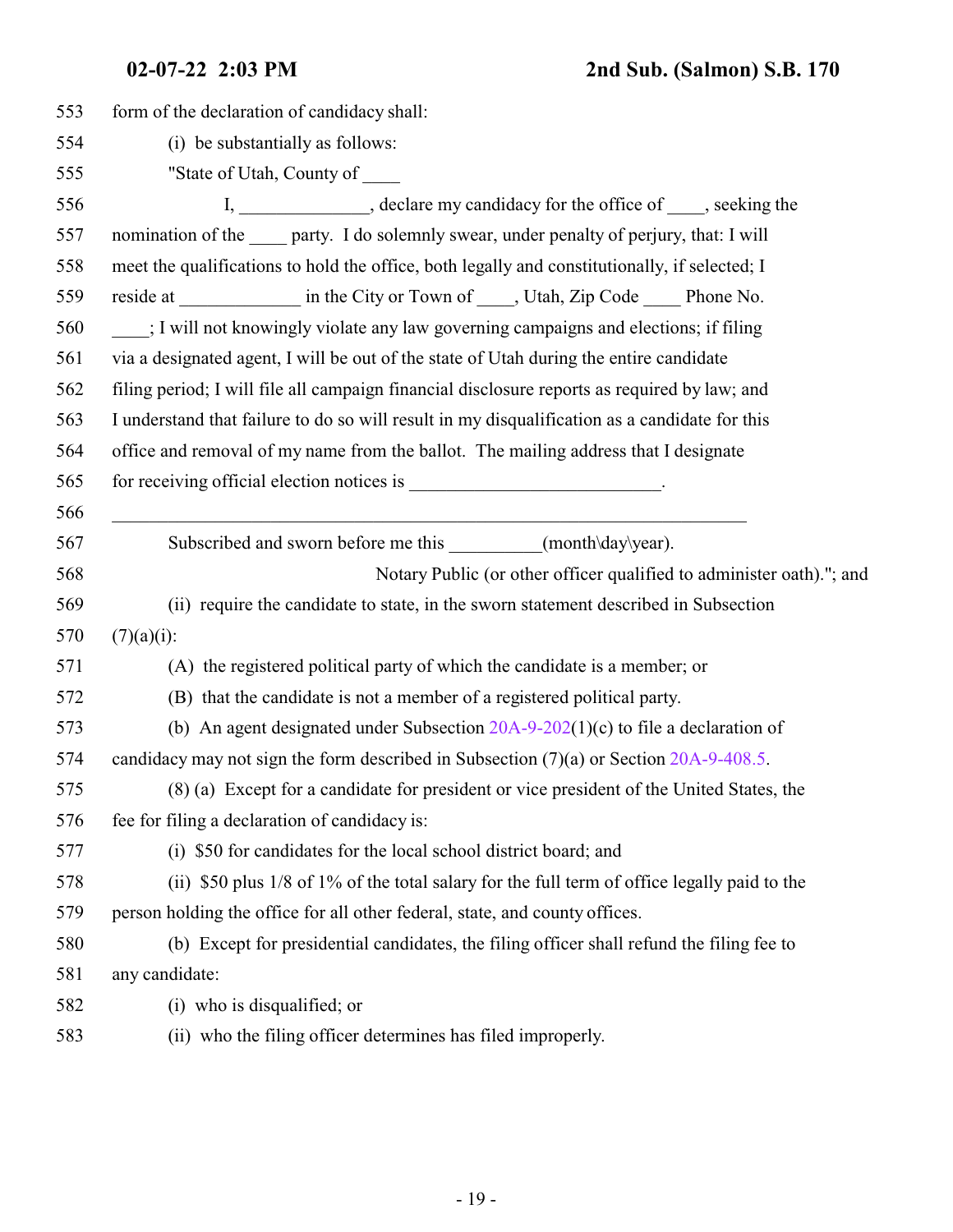| 584 | (c) (i) The county clerk shall immediately pay to the county treasurer all fees received             |
|-----|------------------------------------------------------------------------------------------------------|
| 585 | from candidates.                                                                                     |
| 586 | (ii) The lieutenant governor shall:                                                                  |
| 587 | (A) apportion to and pay to the county treasurers of the various counties all fees                   |
| 588 | received for filing of nomination certificates or acceptances; and                                   |
| 589 | (B) ensure that each county receives that proportion of the total amount paid to the                 |
| 590 | lieutenant governor from the congressional district that the total vote of that county for all       |
| 591 | candidates for representative in Congress bears to the total vote of all counties within the         |
| 592 | congressional district for all candidates for representative in Congress.                            |
| 593 | (d) (i) A person who is unable to pay the filing fee may file a declaration of candidacy             |
| 594 | without payment of the filing fee upon a prima facie showing of impecuniosity as evidenced by        |
| 595 | an affidavit of impecuniosity filed with the filing officer and, if requested by the filing officer, |
| 596 | a financial statement filed at the time the affidavit is submitted.                                  |
| 597 | (ii) A person who is able to pay the filing fee may not claim impecuniosity.                         |
| 598 | (iii) (A) False statements made on an affidavit of impecuniosity or a financial                      |
| 599 | statement filed under this section shall be subject to the criminal penalties provided under         |
| 600 | Sections 76-8-503 and 76-8-504 and any other applicable criminal provision.                          |
| 601 | (B) Conviction of a criminal offense under Subsection $(8)(d)(iii)(A)$ shall be                      |
| 602 | considered an offense under this title for the purposes of assessing the penalties provided in       |
| 603 | Subsection 20A-1-609(2).                                                                             |
| 604 | (iv) The filing officer shall ensure that the affidavit of impecuniosity is printed in               |
| 605 | substantially the following form:                                                                    |
| 606 | "Affidavit of Impecuniosity"                                                                         |
| 607 | Individual Name                                                                                      |
| 608 |                                                                                                      |
| 609 | Phone Number                                                                                         |
| 610 |                                                                                                      |
| 611 | for false statements, that, owing to my poverty, I am unable to pay the filing fee required by       |
| 612 | law.                                                                                                 |
| 613 |                                                                                                      |
| 614 | Affiant                                                                                              |
|     |                                                                                                      |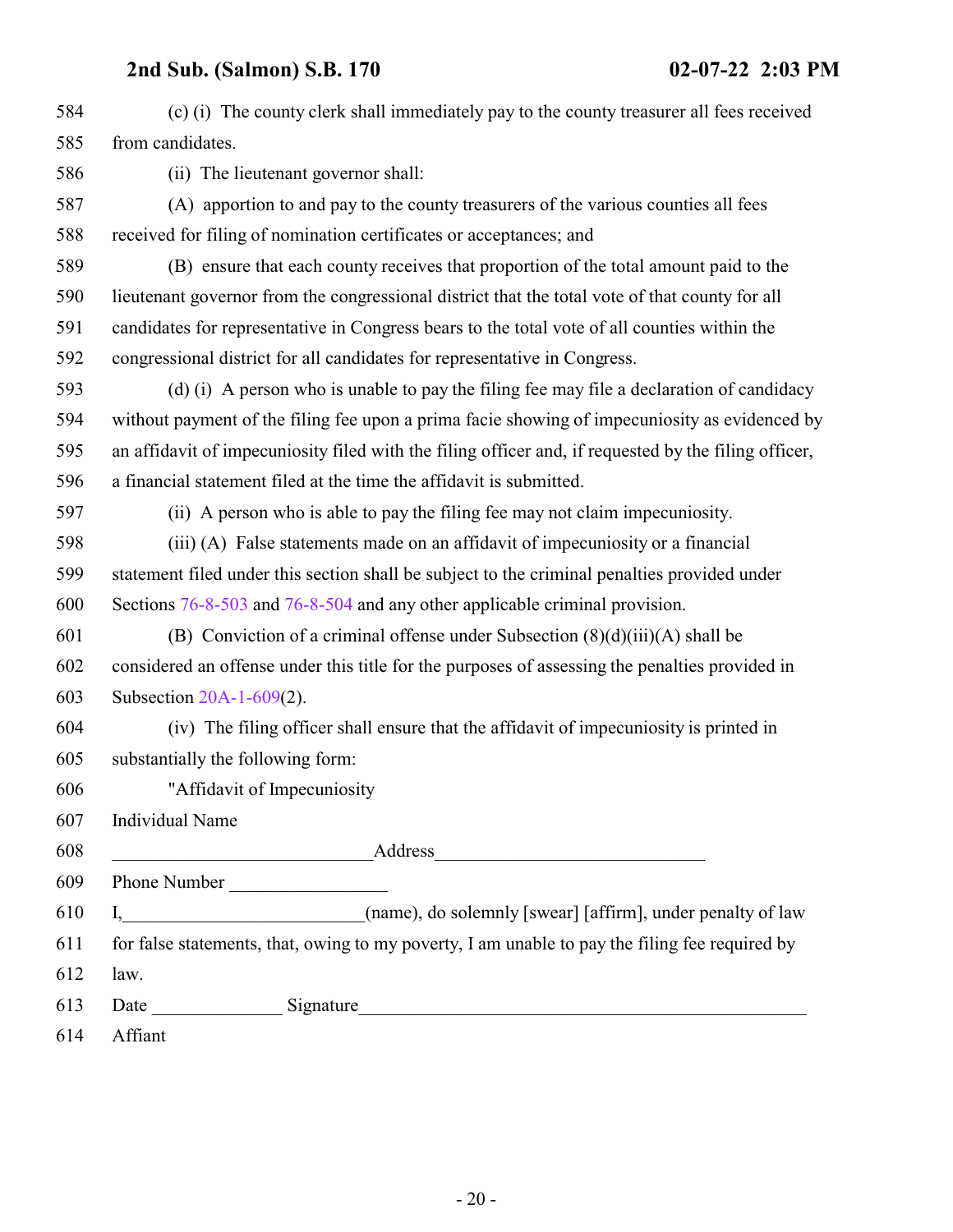### **02-07-22 2:03 PM 2nd Sub. (Salmon) S.B. 170**

<span id="page-20-1"></span><span id="page-20-0"></span>

| 615 | Subscribed and sworn to before me on<br>(month\day\year)                                             |
|-----|------------------------------------------------------------------------------------------------------|
| 616 |                                                                                                      |
| 617 | (signature)                                                                                          |
| 618 | Name and Title of Officer Authorized to Administer Oath                                              |
| 619 | (v) The filing officer shall provide to a person who requests an affidavit of                        |
| 620 | impecuniosity a statement printed in substantially the following form, which may be included         |
| 621 | on the affidavit of impecuniosity:                                                                   |
| 622 | "Filing a false statement is a criminal offense. In accordance with Section 20A-1-609, a             |
| 623 | candidate who is found guilty of filing a false statement, in addition to being subject to criminal  |
| 624 | penalties, will be removed from the ballot."                                                         |
| 625 | (vi) The filing officer may request that a person who makes a claim of impecuniosity                 |
| 626 | under this Subsection $(8)(d)$ file a financial statement on a form prepared by the election         |
| 627 | official.                                                                                            |
| 628 | (9) An individual who fails to file a declaration of candidacy or certificate of                     |
| 629 | nomination within the time provided in this chapter is ineligible for nomination to office.          |
| 630 | (10) A declaration of candidacy filed under this section may not be amended or                       |
| 631 | modified after the final date established for filing a declaration of candidacy.                     |
| 632 | Section 6. Section 20A-9-201.5 is enacted to read:                                                   |
| 633 | 20A-9-201.5. Declaration of candidacy filing period for a qualified political party.                 |
| 634 | (1) In 2022, for a qualified political party, the filing period to file a declaration of             |
| 635 | candidacy for an elective office that is to be filled at the next regular general election begins at |
| 636 | <u>8 a.m. on February 28, 2022, and ends at 5 p.m. on March 4, 2022.</u>                             |
| 637 | (2) Beginning on January 1, 2024, for a qualified political party, the filing period to file         |
| 638 | a declaration of candidacy for an elective office that is to be filled at the next regular general   |
| 639 | election:                                                                                            |
| 640 | (a) begins the later of:                                                                             |
| 641 | January 2 of the year in which the next regular general election is held; or<br>(i)                  |
| 642 | (ii) if January 2 is on a weekend, the first business day after January 2; and                       |
| 643 | (b) ends at 5 p.m. on the fourth business day after the day on which the filing period               |
| 644 | begins.                                                                                              |
| 645 | Section 7. Section 20A-9-406 is amended to read:                                                     |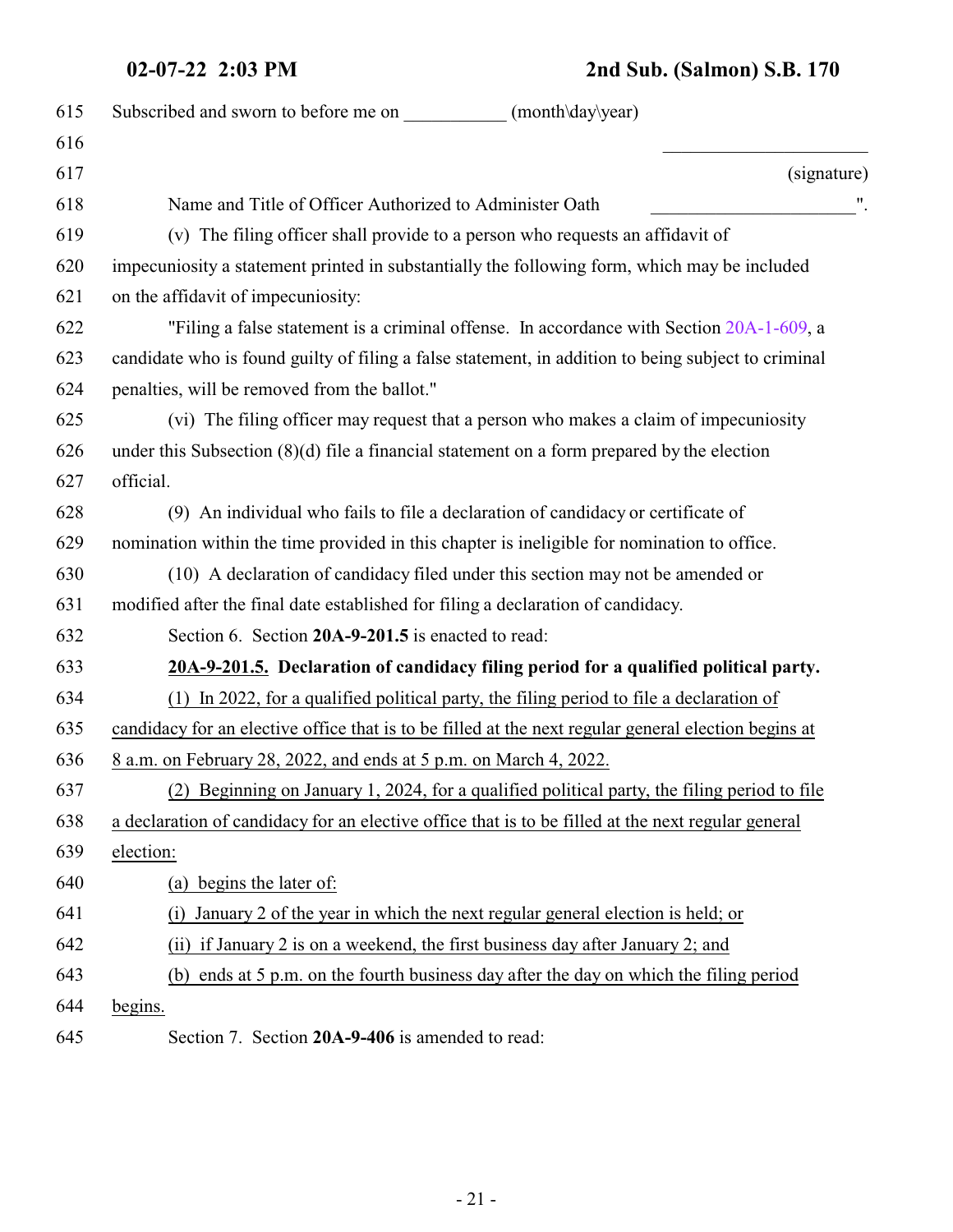| 646 | 20A-9-406. Qualified political party -- Requirements and exemptions.                            |
|-----|-------------------------------------------------------------------------------------------------|
| 647 | The following provisions apply to a qualified political party:                                  |
| 648 | (1) the qualified political party shall, no later than 5 p.m. on [November 30] the first        |
| 649 | Monday of October of each odd-numbered year, certify to the lieutenant governor the identity    |
| 650 | of one or more registered political parties whose members may vote for the qualified political  |
| 651 | party's candidates and whether unaffiliated voters may vote for the qualified political party's |
| 652 | candidates;                                                                                     |
| 653 | (2) the following provisions do not apply to a nomination for the qualified political           |
| 654 | party:                                                                                          |
| 655 | (a) Subsections $20A-9-403(1)$ through $(3)(b)$ and $(3)(d)$ through $(4)(a)$ ;                 |
| 656 | (b) Subsection $20A-9-403(5)(c)$ ; and                                                          |
| 657 | (c) Section $20A-9-405$ ;                                                                       |
| 658 | (3) an individual may only seek the nomination of the qualified political party by using        |
| 659 | a method described in Section 20A-9-407, Section 20A-9-408, or both;                            |
| 660 | (4) the qualified political party shall comply with the provisions of Sections                  |
| 661 | 20A-9-407, 20A-9-408, and 20A-9-409;                                                            |
| 662 | (5) notwithstanding Subsection $20A-6-301(1)(a)$ , (1)(e), or (2)(a), each election officer     |
| 663 | shall ensure that a ballot described in Section 20A-6-301 includes each individual nominated    |
| 664 | by a qualified political party:                                                                 |
| 665 | (a) under the qualified political party's name, if any; or                                      |
| 666 | (b) under the title of the qualified registered political party as designated by the            |
| 667 | qualified political party in the certification described in Subsection (1), or, if none is      |
| 668 | designated, then under some suitable title;                                                     |
| 669 | (6) notwithstanding Subsection $20A-6-302(1)(a)$ , each election officer shall ensure, for      |
| 670 | ballots in regular general elections, that each candidate who is nominated by the qualified     |
| 671 | political party is listed by party;                                                             |
| 672 | (7) notwithstanding Subsection $20A-6-304(1)(e)$ , each election officer shall ensure that      |
| 673 | the party designation of each candidate who is nominated by the qualified political party is    |
| 674 | displayed adjacent to the candidate's name on a mechanical ballot;                              |
| 675 | (8) "candidates for elective office," defined in Subsection $20A-9-101(1)(a)$ , also            |
| 676 | includes an individual who files a declaration of candidacy under Section 20A-9-407 or          |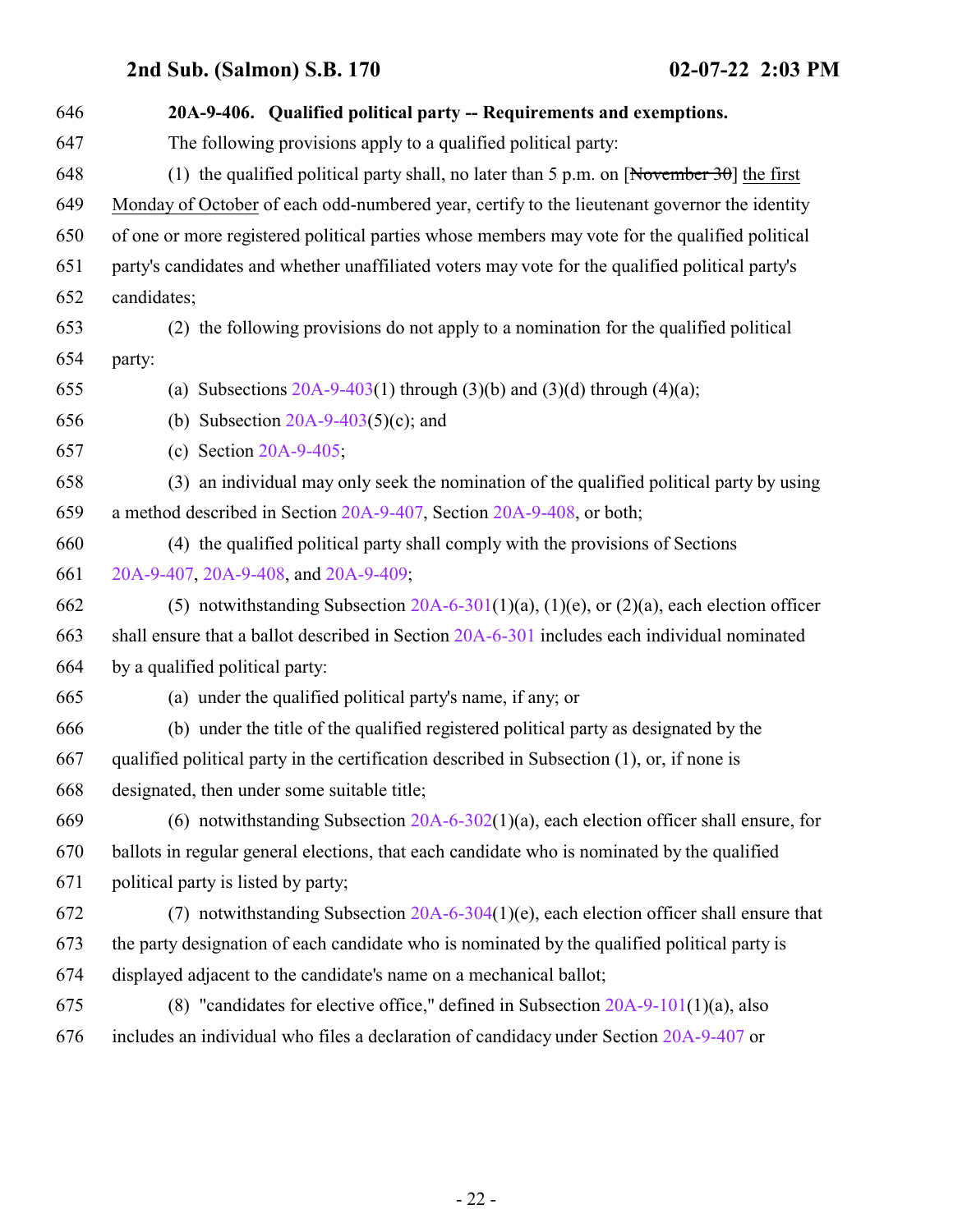<span id="page-22-0"></span> [20A-9-408](#page-24-0) to run in a regular general election for a federal office, constitutional office, multicounty office, or county office; (9) an individual who is nominated by, or seeking the nomination of, the qualified 680 political party is not required to comply with Subsection  $20A-9-201(1)(c)$ ; (10) notwithstanding Subsection [20A-9-403](http://le.utah.gov/UtahCode/SectionLookup.jsp?section=20a-9-403&session=2022GS)(3), the qualified political party is entitled to have each of the qualified political party's candidates for elective office appear on the primary ballot of the qualified political party with an indication that each candidate is a candidate for the qualified political party; (11) notwithstanding Subsection [20A-9-403](http://le.utah.gov/UtahCode/SectionLookup.jsp?section=20a-9-403&session=2022GS)(4)(a), the lieutenant governor shall include on the list provided by the lieutenant governor to the county clerks: (a) the names of all candidates of the qualified political party for federal, constitutional, multicounty, and county offices; and (b) the names of unopposed candidates for elective office who have been nominated by the qualified political party and instruct the county clerks to exclude such candidates from the primary-election ballot; 692 (12) notwithstanding Subsection  $20A-9-403(5)(c)$ , a candidate who is unopposed for an elective office in the regular primary election of the qualified political party is nominated by the party for that office without appearing on the primary ballot; and (13) notwithstanding the provisions of Subsections [20A-9-403](http://le.utah.gov/UtahCode/SectionLookup.jsp?section=20a-9-403&session=2022GS)(1) and (2) and Section [20A-9-405](http://le.utah.gov/UtahCode/SectionLookup.jsp?section=20a-9-405&session=2022GS), the qualified political party is entitled to have the names of its candidates for elective office featured with party affiliation on the ballot at a regular general election. Section 8. Section **20A-9-407** is amended to read: **20A-9-407. Convention process to seek the nomination of a qualified political party.** (1) This section describes the requirements for a member of a qualified political party who is seeking the nomination of a qualified political party for an elective office through the qualified political party's convention process. (2) Notwithstanding Subsection [20A-9-201](#page-14-0)(7)(a), the form of the declaration of candidacy for a member of a qualified political party who is nominated by, or who is seeking the nomination of, the qualified political party under this section shall be substantially as described in Section [20A-9-408.5](http://le.utah.gov/UtahCode/SectionLookup.jsp?section=20a-9-408.5&session=2022GS).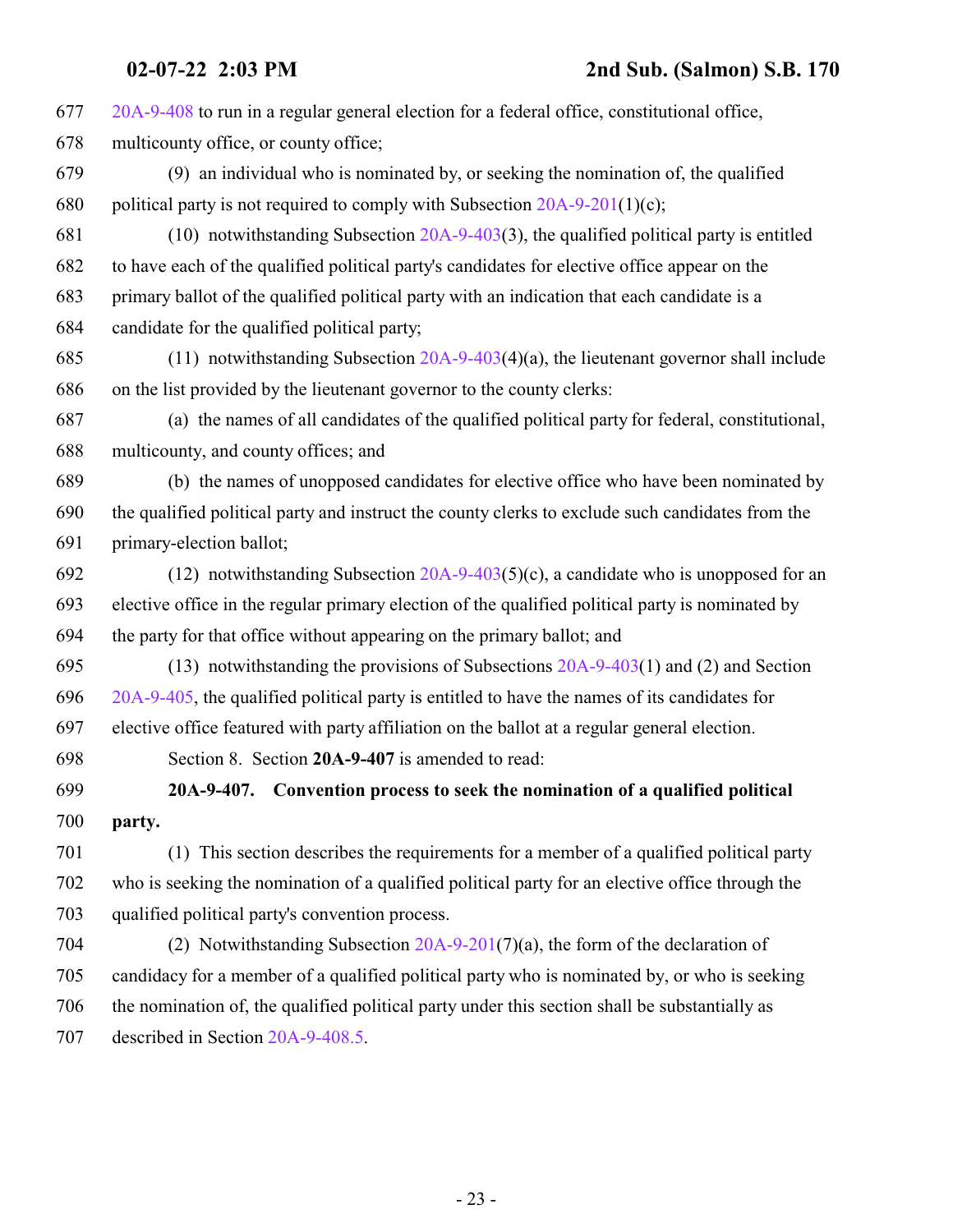| 708 | (3) Notwithstanding Subsection $20A-9-202(1)(a)$ , and except as provided in Subsection                |
|-----|--------------------------------------------------------------------------------------------------------|
| 709 | $20A-9-202(4)$ , a member of a qualified political party who, under this section, is seeking the       |
| 710 | nomination of the qualified political party for an elective office that is to be filled at the next    |
| 711 | general election, shall:                                                                               |
| 712 | (a) except as provided in Subsection $20A-9-202(1)(c)$ , file a declaration of candidacy in            |
| 713 | person with the filing officer[:] during the declaration of candidacy filing period described in       |
| 714 | Section $20A-9-201.5$ ; and                                                                            |
| 715 | $f(t)$ on or after 48 days after the day on which the Legislature's general session begins,            |
| 716 | as provided in Section 36-3-201; and]                                                                  |
| 717 | $\lceil$ (ii) before 5 p.m. 52 days after the day on which the Legislature's general session           |
| 718 | begins, as provided in Section 36-3-201; and                                                           |
| 719 | (b) pay the filing fee.                                                                                |
| 720 | (4) Notwithstanding Subsection $20A-9-202(2)(a)$ , a member of a qualified political                   |
| 721 | party who, under this section, is seeking the nomination of the qualified political party for the      |
| 722 | office of district attorney within a multicounty prosecution district that is to be filled at the next |
| 723 | general election shall:                                                                                |
| 724 | (a) file a declaration of candidacy with the county clerk designated in the interlocal                 |
| 725 | agreement creating the prosecution district[:] during the declaration of candidacy filing period       |
| 726 | described in Section $20A-9-201.5$ ; and                                                               |
| 727 | $f(t)$ on or after 48 days after the day on which the Legislature's general session begins,            |
| 728 | as provided in Section 36-3-201; and]                                                                  |
| 729 | $(iii)$ before 5 p.m. 52 days after the day on which the Legislature's general session                 |
| 730 | begins, as provided in Section 36-3-201; and]                                                          |
| 731 | (b) pay the filing fee.                                                                                |
| 732 | (5) Notwithstanding Subsection $20A-9-202(3)(a)(iii)$ , a lieutenant governor candidate                |
| 733 | who files as the joint-ticket running mate of an individual who is nominated by a qualified            |
| 734 | political party, under this section, for the office of governor shall, [before the deadline            |
| 735 | described in Subsection $20A-9-202(1)(b)$ during the declaration of candidacy filing period            |
| 736 | described in Section 20A-9-201.5, file a declaration of candidacy and submit a letter from the         |
| 737 | candidate for governor that names the lieutenant governor candidate as a joint-ticket running          |
| 738 | mate.                                                                                                  |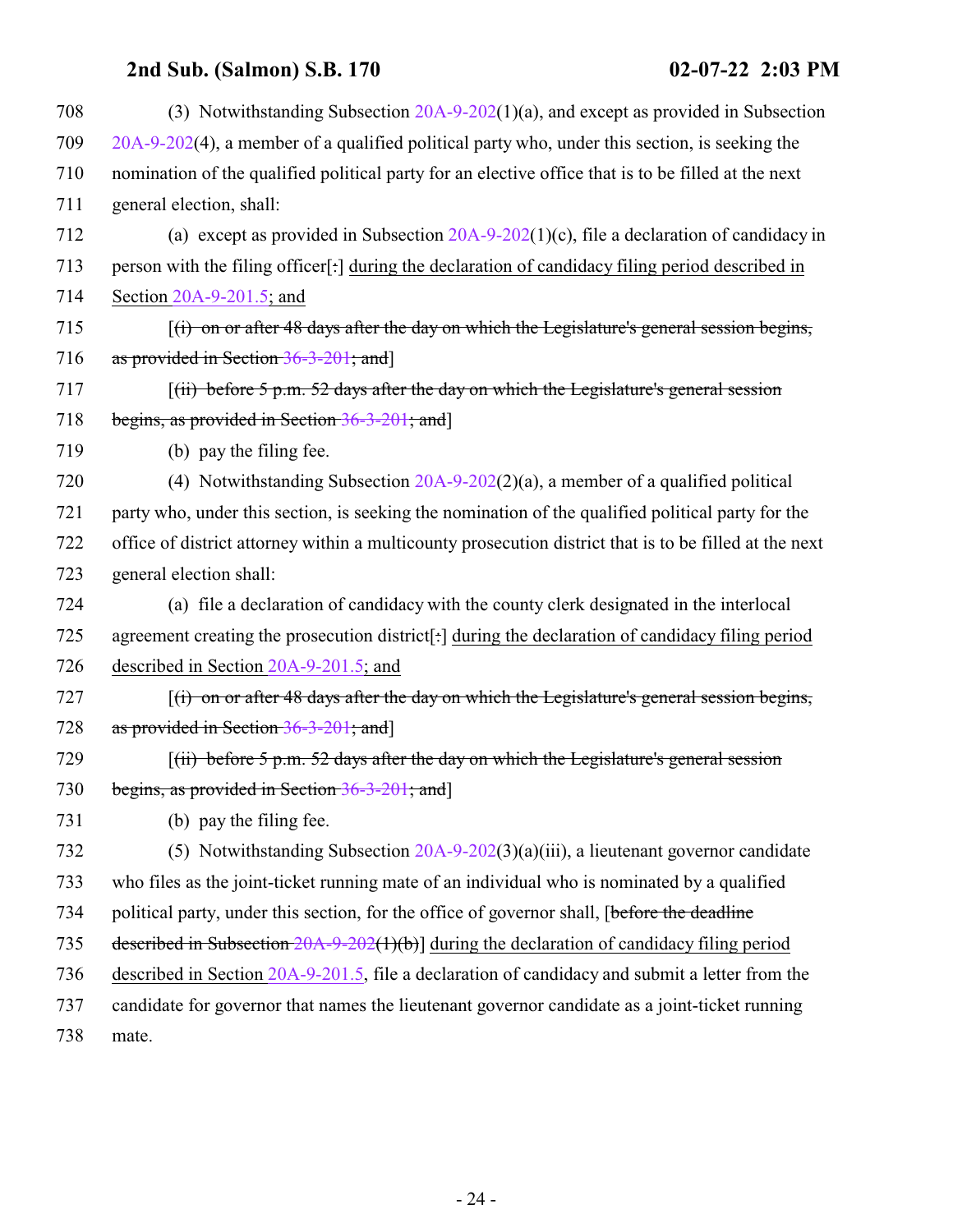- (6) (a) A qualified political party that nominates a candidate under this section shall certify the name of the candidate to the lieutenant governor before the deadline described in Subsection [20A-9-202](http://le.utah.gov/UtahCode/SectionLookup.jsp?section=20a-9-202&session=2022GS)(1)(b).
- (b) The lieutenant governor shall include, in the primary ballot certification or, for a race where a primary is not held because the candidate is unopposed, in the general election ballot certification, the name of each candidate nominated by a qualified political party under this section.
- (7) Notwithstanding Subsection [20A-9-701](http://le.utah.gov/UtahCode/SectionLookup.jsp?section=20a-9-701&session=2022GS)(2), the ballot shall, for each candidate who is nominated by a qualified political party under this section, designate the qualified political 748 party that nominated the candidate.
- <span id="page-24-0"></span>Section 9. Section **20A-9-408** is amended to read:

### **20A-9-408. Signature-gathering process to seek the nomination of a qualified political party.**

- (1) This section describes the requirements for a member of a qualified political party who is seeking the nomination of the qualified political party for an elective office through the signature-gathering process described in this section.
- (2) Notwithstanding Subsection [20A-9-201](#page-14-0)(7)(a), the form of the declaration of candidacy for a member of a qualified political party who is nominated by, or who is seeking the nomination of, the qualified political party under this section shall be substantially as described in Section [20A-9-408.5](http://le.utah.gov/UtahCode/SectionLookup.jsp?section=20a-9-408.5&session=2022GS).
- (3) Notwithstanding Subsection [20A-9-202](http://le.utah.gov/UtahCode/SectionLookup.jsp?section=20a-9-202&session=2022GS)(1)(a), and except as provided in Subsection [20A-9-202](http://le.utah.gov/UtahCode/SectionLookup.jsp?section=20a-9-202&session=2022GS)(4), a member of a qualified political party who, under this section, is seeking the nomination of the qualified political party for an elective office that is to be filled at the next general election shall:
- [(a) within the period beginning on January 1 before the next regular general election and ending at 5 p.m. 52 days after the day on which the Legislature's general session begins, as provided in Section [36-3-201](http://le.utah.gov/UtahCode/SectionLookup.jsp?section=36-3-201&session=2022GS)]
- (a) during the declaration of candidacy filing period described in Section [20A-9-201.5](#page-20-1), and before gathering signatures under this section, file with the filing officer on a form approved by the lieutenant governor a notice of intent to gather signatures for candidacy that includes: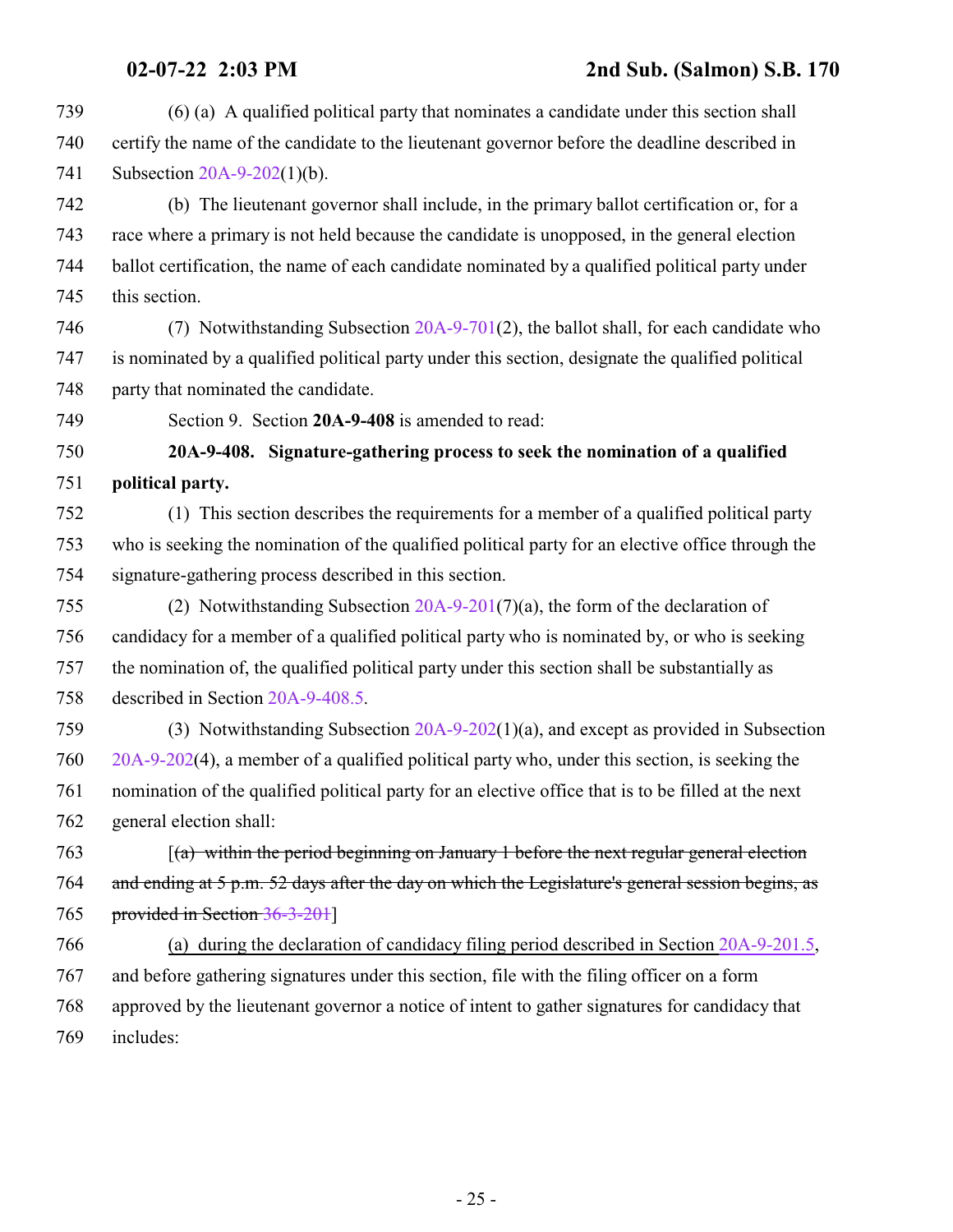| 770 | (i) the name of the member who will attempt to become a candidate for a registered                     |
|-----|--------------------------------------------------------------------------------------------------------|
| 771 | political party under this section;                                                                    |
| 772 | (ii) the name of the registered political party for which the member is seeking                        |
| 773 | nomination;                                                                                            |
| 774 | (iii) the office for which the member is seeking to become a candidate;                                |
| 775 | (iv) the address and telephone number of the member; and                                               |
| 776 | (v) other information required by the lieutenant governor;                                             |
| 777 | (b) except as provided in Subsection $20A-9-202(1)(c)$ , file a declaration of candidacy,              |
| 778 | in person, with the filing officer[:] during the declaration of candidacy filing period described      |
| 779 | in Section $20A-9-201.5$ ; and                                                                         |
| 780 | $f(t)$ on or after 48 days after the day on which the Legislature's general session begins,            |
| 781 | as provided in Section 36-3-201; and]                                                                  |
| 782 | $(iii)$ before 5 p.m. 52 days after the day on which the Legislature's general session                 |
| 783 | begins, as provided in Section 36-3-201; and]                                                          |
| 784 | (c) pay the filing fee.                                                                                |
| 785 | (4) Notwithstanding Subsection $20A-9-202(2)(a)$ , a member of a qualified political                   |
| 786 | party who, under this section, is seeking the nomination of the qualified political party for the      |
| 787 | office of district attorney within a multicounty prosecution district that is to be filled at the next |
| 788 | general election shall:                                                                                |
| 789 | $(a)$ on or after January 1 before the next regular general election                                   |
| 790 | (a) during the declaration of candidacy filing period described in Section $20A-9-201.5$ ,             |
| 791 | and before gathering signatures under this section, file with the filing officer on a form             |
| 792 | approved by the lieutenant governor a notice of intent to gather signatures for candidacy that         |
| 793 | includes:                                                                                              |
| 794 | (i) the name of the member who will attempt to become a candidate for a registered                     |
| 795 | political party under this section;                                                                    |
| 796 | (ii) the name of the registered political party for which the member is seeking                        |
| 797 | nomination;                                                                                            |
| 798 | (iii) the office for which the member is seeking to become a candidate;                                |
| 799 | (iv) the address and telephone number of the member; and                                               |
| 800 | (v) other information required by the lieutenant governor;                                             |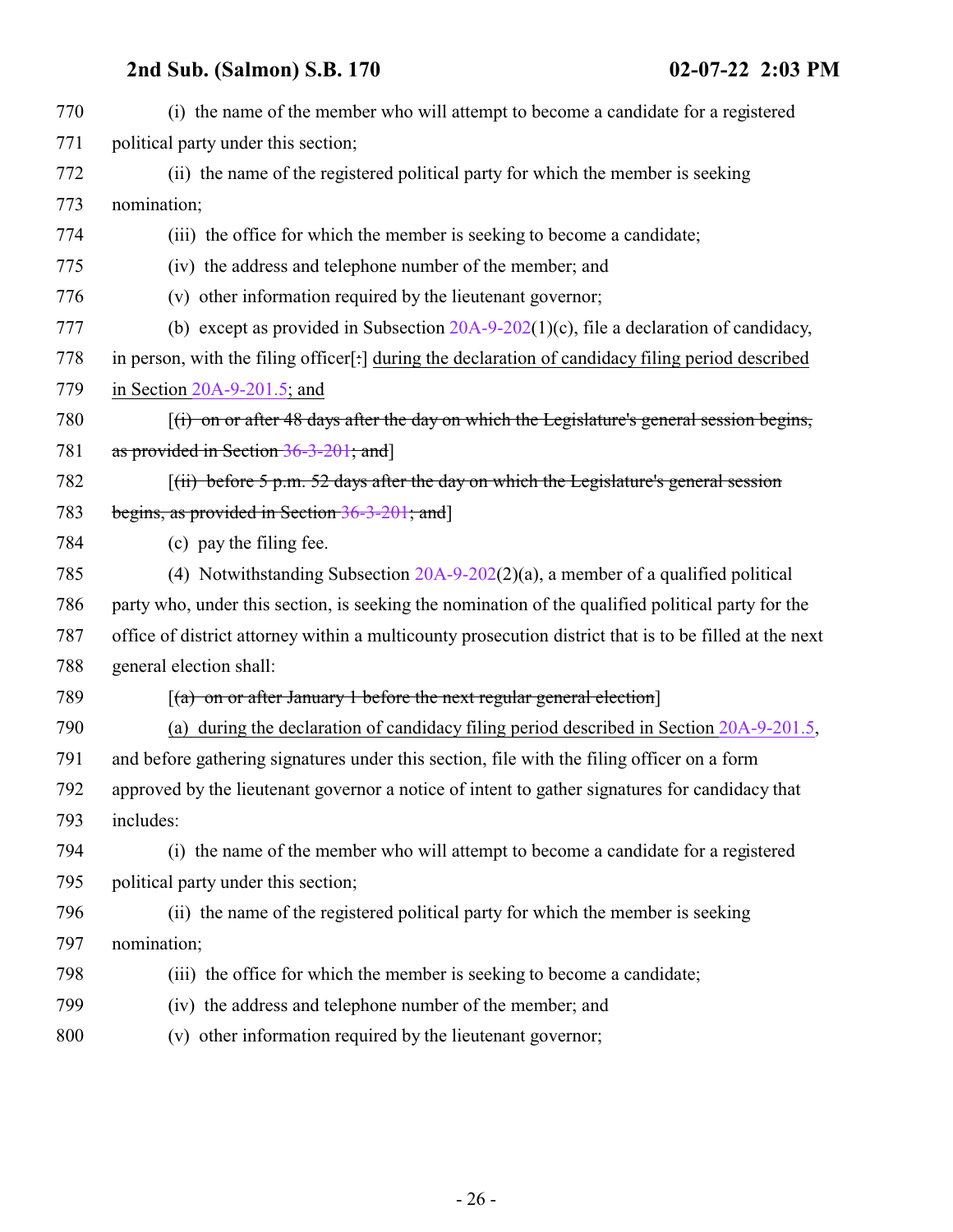| 801 | (b) except as provided in Subsection $20A-9-202(1)(c)$ , file a declaration of candidacy,            |
|-----|------------------------------------------------------------------------------------------------------|
| 802 | in person, with the filing officer[:] during the declaration of candidacy filing period described    |
| 803 | in Section $20A-9-201.5$ ; and                                                                       |
| 804 | $(i)$ on or after 48 days after the day on which the Legislature's general session begins,           |
| 805 | as provided in Section 36-3-201; and                                                                 |
| 806 | $(iii)$ before 5 p.m. 52 days after the day on which the Legislature's general session               |
| 807 | begins, as provided in Section 36-3-201; and                                                         |
| 808 | (c) pay the filing fee.                                                                              |
| 809 | (5) Notwithstanding Subsection 20A-9-202(3)(a)(iii), a lieutenant governor candidate                 |
| 810 | who files as the joint-ticket running mate of an individual who is nominated by a qualified          |
| 811 | political party, under this section, for the office of governor shall, [before the deadline          |
| 812 | described in Subsection $20A-9-202(1)(b)$ during the declaration of candidacy filing period          |
| 813 | described in Section 20A-9-201.5, file a declaration of candidacy and submit a letter from the       |
| 814 | candidate for governor that names the lieutenant governor candidate as a joint-ticket running        |
| 815 | mate.                                                                                                |
| 816 | (6) The lieutenant governor shall ensure that the certification described in Subsection              |
| 817 | $20A-9-701(1)$ also includes the name of each candidate nominated by a qualified political party     |
| 818 | under this section.                                                                                  |
| 819 | (7) Notwithstanding Subsection 20A-9-701(2), the ballot shall, for each candidate who                |
| 820 | is nominated by a qualified political party under this section, designate the qualified political    |
| 821 | party that nominated the candidate.                                                                  |
| 822 | (8) A member of a qualified political party may seek the nomination of the qualified                 |
| 823 | political party for an elective office by:                                                           |
| 824 | (a) complying with the requirements described in this section; and                                   |
| 825 | (b) collecting signatures, on a form approved by the lieutenant governor, during the                 |
| 826 | period beginning on [January 1 of an even-numbered year] the day on which the member files a         |
| 827 | notice of intent to gather signatures and ending at 5 p.m. 14 days before the day on which the       |
| 828 | qualified political party's convention for the office is held, in the following amounts:             |
| 829 | (i) for a statewide race, 28,000 signatures of registered voters in the state who are                |
| 830 | permitted by the qualified political party to vote for the qualified political party's candidates in |
| 831 | a primary election;                                                                                  |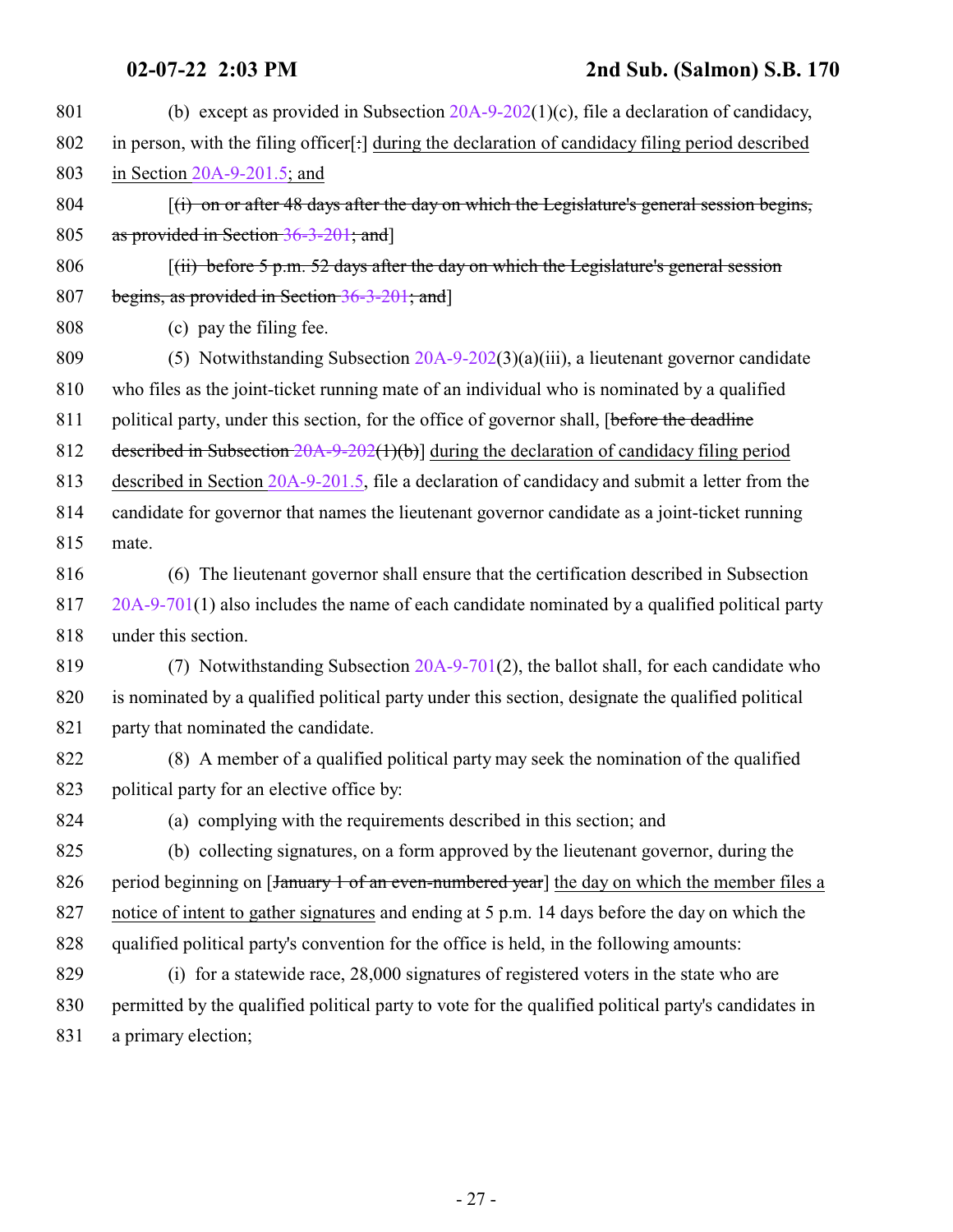| 832 | (ii) for a congressional district race, 7,000 signatures of registered voters who are                 |
|-----|-------------------------------------------------------------------------------------------------------|
| 833 | residents of the congressional district and are permitted by the qualified political party to vote    |
| 834 | for the qualified political party's candidates in a primary election;                                 |
| 835 | (iii) for a state Senate district race, 2,000 signatures of registered voters who are                 |
| 836 | residents of the state Senate district and are permitted by the qualified political party to vote for |
| 837 | the qualified political party's candidates in a primary election;                                     |
| 838 | (iv) for a state House district race, 1,000 signatures of registered voters who are                   |
| 839 | residents of the state House district and are permitted by the qualified political party to vote for  |
| 840 | the qualified political party's candidates in a primary election;                                     |
| 841 | (v) for a State Board of Education race, the lesser of:                                               |
| 842 | (A) 2,000 signatures of registered voters who are residents of the State Board of                     |
| 843 | Education district and are permitted by the qualified political party to vote for the qualified       |
| 844 | political party's candidates in a primary election; or                                                |
| 845 | (B) 3% of the registered voters of the qualified political party who are residents of the             |
| 846 | applicable State Board of Education district; and                                                     |
| 847 | (vi) for a county office race, signatures of 3% of the registered voters who are residents            |
| 848 | of the area permitted to vote for the county office and are permitted by the qualified political      |
| 849 | party to vote for the qualified political party's candidates in a primary election.                   |
| 850 | $(9)$ (a) In order for a member of the qualified political party to qualify as a candidate            |
| 851 | for the qualified political party's nomination for an elective office under this section, the         |
| 852 | member shall:                                                                                         |
| 853 | (i) collect the signatures on a form approved by the lieutenant governor, using the same              |
| 854 | circulation and verification requirements described in Sections 20A-7-204 and 20A-7-205; and          |
| 855 | (ii) submit the signatures to the election officer before 5 p.m. no later than 14 days                |
| 856 | before the day on which the qualified political party holds the party's convention to select          |
| 857 | candidates, for the elective office, for the qualified political party's nomination.                  |
| 858 | (b) An individual may not gather signatures under this section until after the individual             |
| 859 | files a notice of intent to gather signatures for candidacy described in this section.                |
| 860 | (c) An individual who files a notice of intent to gather signatures for candidacy,                    |
| 861 | described in Subsection $(3)(a)$ or $(4)(a)$ , is, beginning on the day on which the individual files |
| 862 | the notice of intent to gather signatures for candidacy:                                              |
|     |                                                                                                       |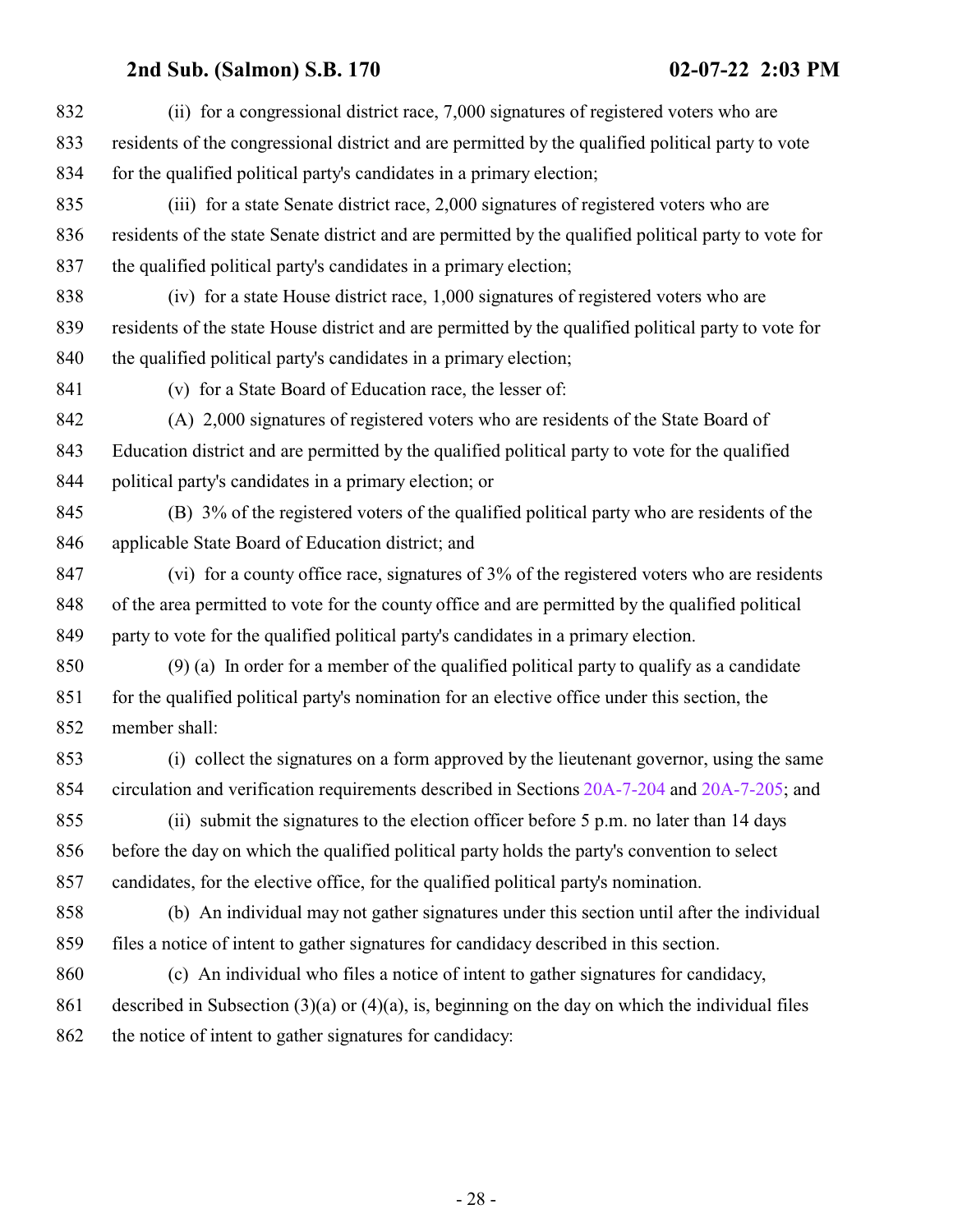(i) required to comply with the reporting requirements that a candidate for office is required to comply with; and

 (ii) subject to the same enforcement provisions, and civil and criminal penalties, that apply to a candidate for office in relation to the reporting requirements described in Subsection 867 (9)(c)(i).

 (d) Upon timely receipt of the signatures described in Subsections (8) and (9)(a), the election officer shall, no later than the earlier of 14 days after the day on which the election officer receives the signatures, or one day before the day on which the qualified political party holds the convention to select a nominee for the elective office to which the signature packets relate:

 (i) check the name of each individual who completes the verification for a signature packet to determine whether each individual is a resident of Utah and is at least 18 years old;

875 (ii) submit the name of each individual described in Subsection  $(9)(d)(i)$  who is not a Utah resident or who is not at least 18 years old to the attorney general and the county attorney;

 (iii) determine whether each signer is a registered voter who is qualified to sign the petition, using the same method, described in Section [20A-7-206.3](http://le.utah.gov/UtahCode/SectionLookup.jsp?section=20a-7-206.3&session=2022GS), used to verify a signature on a petition; and

 (iv) certify whether each name is that of a registered voter who is qualified to sign the signature packet.

 (e) Upon timely receipt of the signatures described in Subsections (8) and (9)(a), the election officer shall, no later than one day before the day on which the qualified political party holds the convention to select a nominee for the elective office to which the signature packets relate, notify the qualified political party and the lieutenant governor of the name of each member of the qualified political party who qualifies as a nominee of the qualified political party, under this section, for the elective office to which the convention relates.

 (f) Upon receipt of a notice of intent to gather signatures for candidacy described in this section, the lieutenant governor shall post the notice of intent to gather signatures for candidacy on the lieutenant governor's website in the same location that the lieutenant governor posts a declaration of candidacy.

<span id="page-28-0"></span>

Section 10. Section **20A-9-502** is amended to read:

**20A-9-502. Certificate of nomination -- Contents -- Circulation -- Verification --**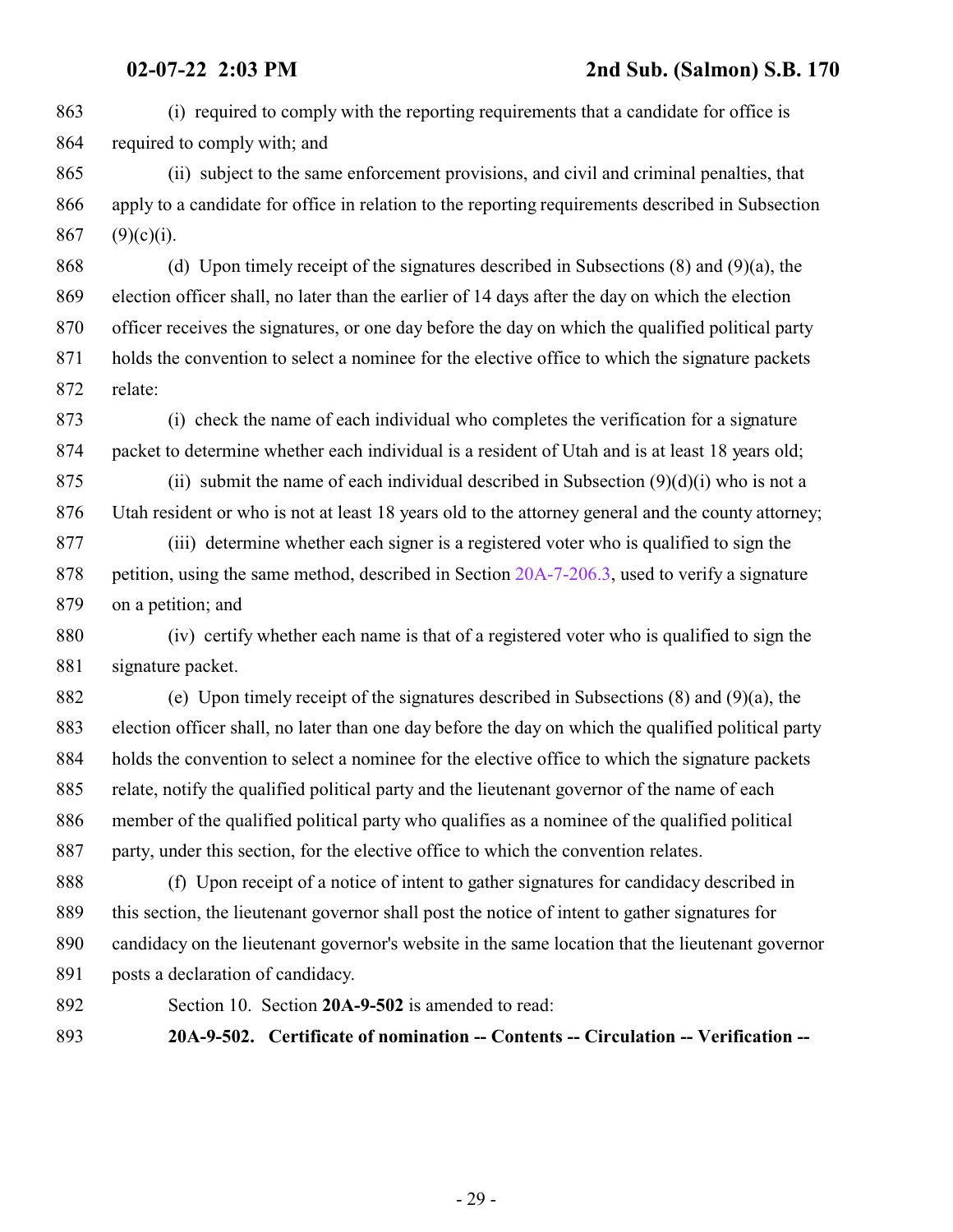| 894 | Criminal penalty.                                                                                   |
|-----|-----------------------------------------------------------------------------------------------------|
| 895 | (1) The candidate shall:                                                                            |
| 896 | (a) prepare a certificate of nomination in substantially the following form:                        |
| 897 |                                                                                                     |
| 898 | I, ______________, declare my intention of becoming an unaffiliated candidate for the               |
| 899 | political group designated as ______ for the office of _____. I do solemnly swear that I can        |
| 900 | qualify to hold that office both legally and constitutionally if selected, and that I reside at     |
| 901 | Street, in the city of _____, county of _____, state of ______, zip code _____, phone ____, and     |
| 902 | that I am providing, or have provided, the required number of holographic signatures of             |
| 903 | registered voters required by law; that as a candidate at the next election I will not knowingly    |
| 904 | violate any election or campaign law; that, if filing via a designated agent for an office other    |
| 905 | than president of the United States, I will be out of the state of Utah during the entire candidate |
| 906 | filing period; I will file all campaign financial disclosure reports as required by law; and I      |
| 907 | understand that failure to do so will result in my disqualification as a candidate for this office  |
| 908 | and removal of my name from the ballot.                                                             |
| 909 |                                                                                                     |
| 910 | Subscribed and sworn to before me this ______(month\day\year).                                      |
| 911 |                                                                                                     |
| 912 | Notary Public (or other officer                                                                     |
| 913 | qualified to administer oaths)";                                                                    |
| 914 | (b) bind signature sheets to the certificate that:                                                  |
| 915 | (i) are printed on sheets of paper 8-1/2 inches long and 11 inches wide;                            |
| 916 | (ii) are ruled with a horizontal line 3/4 inch from the top, with the space above that line         |
| 917 | blank for the purpose of binding;                                                                   |
| 918 | (iii) contain the name of the proposed candidate and the words "Unaffiliated Candidate"             |
| 919 | Certificate of Nomination Petition" printed directly below the horizontal line;                     |
| 920 | (iv) contain the word "Warning" printed directly under the words described in                       |
| 921 | Subsection $(1)(b)(iii)$ ;                                                                          |
| 922 | (v) contain, to the right of the word "Warning," the following statement printed in not             |
| 923 | less than eight-point, single leaded type:                                                          |
|     |                                                                                                     |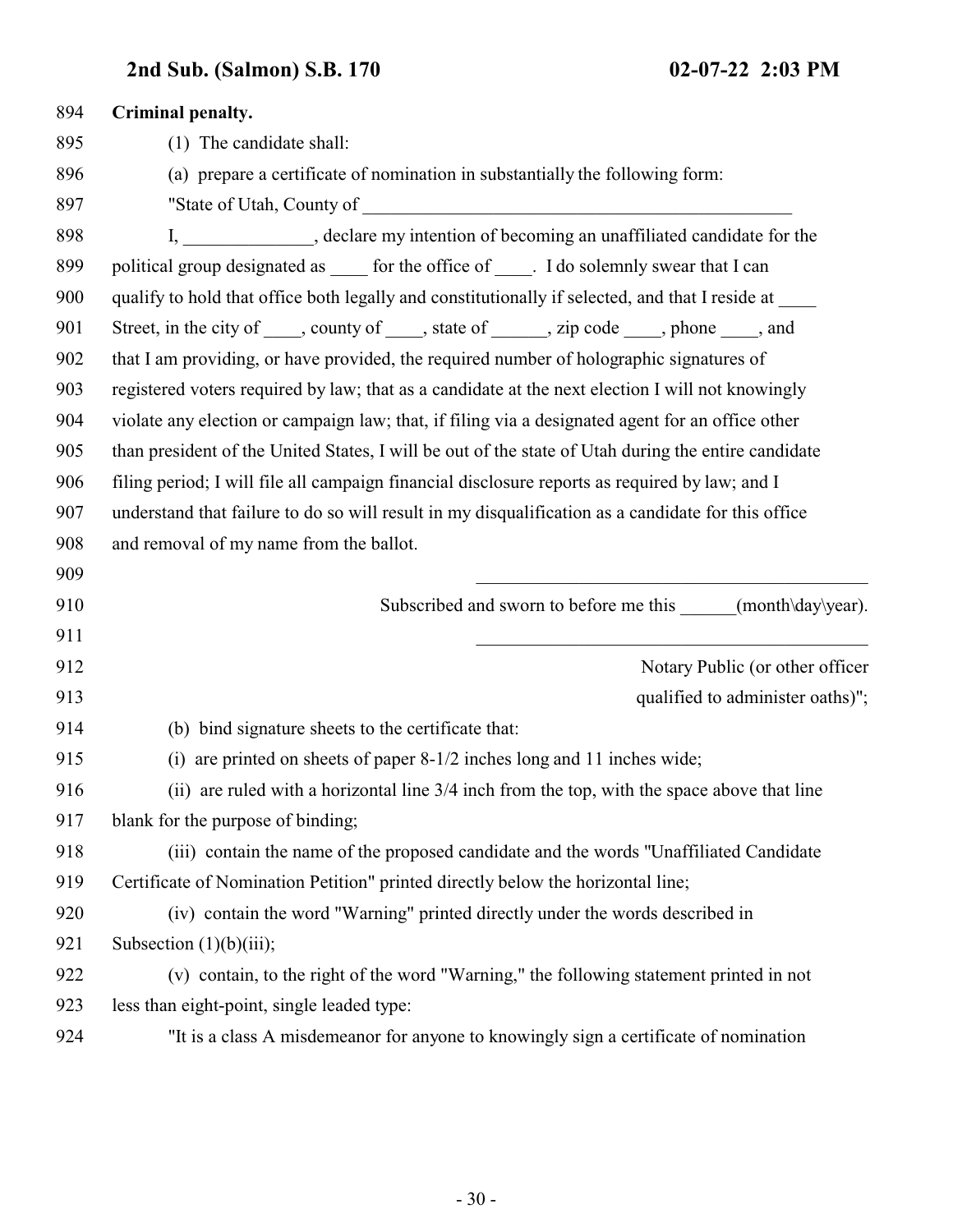### **02-07-22 2:03 PM 2nd Sub. (Salmon) S.B. 170**

| 925 | signature sheet with any name other than the person's own name or more than once for the           |
|-----|----------------------------------------------------------------------------------------------------|
| 926 | same candidate or if the person is not registered to vote in this state and does not intend to     |
| 927 | become registered to vote in this state before the county clerk certifies the signatures.";        |
| 928 | (vi) contain the following statement directly under the statement described in                     |
| 929 | Subsection $(1)(b)(v)$ :                                                                           |
| 930 | "Each signer says:                                                                                 |
| 931 | I have personally signed this petition with a holographic signature;                               |
| 932 | I am registered to vote in Utah or intend to become registered to vote in Utah before the          |
| 933 | county clerk certifies my signature; and                                                           |
| 934 | My street address is written correctly after my name.";                                            |
| 935 | (vii) contain horizontally ruled lines, 3/8 inch apart under the statement described in            |
| 936 | Subsection $(1)(b)(vi)$ ; and                                                                      |
| 937 | (viii) be vertically divided into columns as follows:                                              |
| 938 | (A) the first column shall appear at the extreme left of the sheet, be 5/8 inch wide, be           |
| 939 | headed with "For Office Use Only," and be subdivided with a light vertical line down the           |
| 940 | middle;                                                                                            |
| 941 | (B) the next column shall be 2-1/2 inches wide, headed "Registered Voter's Printed                 |
| 942 | Name (must be legible to be counted)";                                                             |
| 943 | (C) the next column shall be 2-1/2 inches wide, headed "Holographic Signature of                   |
| 944 | Registered Voter";                                                                                 |
| 945 | (D) the next column shall be one inch wide, headed "Birth Date or Age (Optional)";                 |
| 946 | (E) the final column shall be 4-3/8 inches wide, headed "Street Address, City, Zip                 |
| 947 | Code"; and                                                                                         |
| 948 | (F) at the bottom of the sheet, contain the following statement: "Birth date or age                |
| 949 | information is not required, but it may be used to verify your identity with voter registration    |
| 950 | records. If you choose not to provide it, your signature may not be certified as a valid signature |
| 951 | if you change your address before petition signatures are certified or if the information you      |
| 952 | provide does not match your voter registration records."; and                                      |
| 953 | (c) bind a final page to one or more signature sheets that are bound together that                 |
| 954 | contains, except as provided by Subsection (3), the following printed statement:                   |
| 955 | "Verification                                                                                      |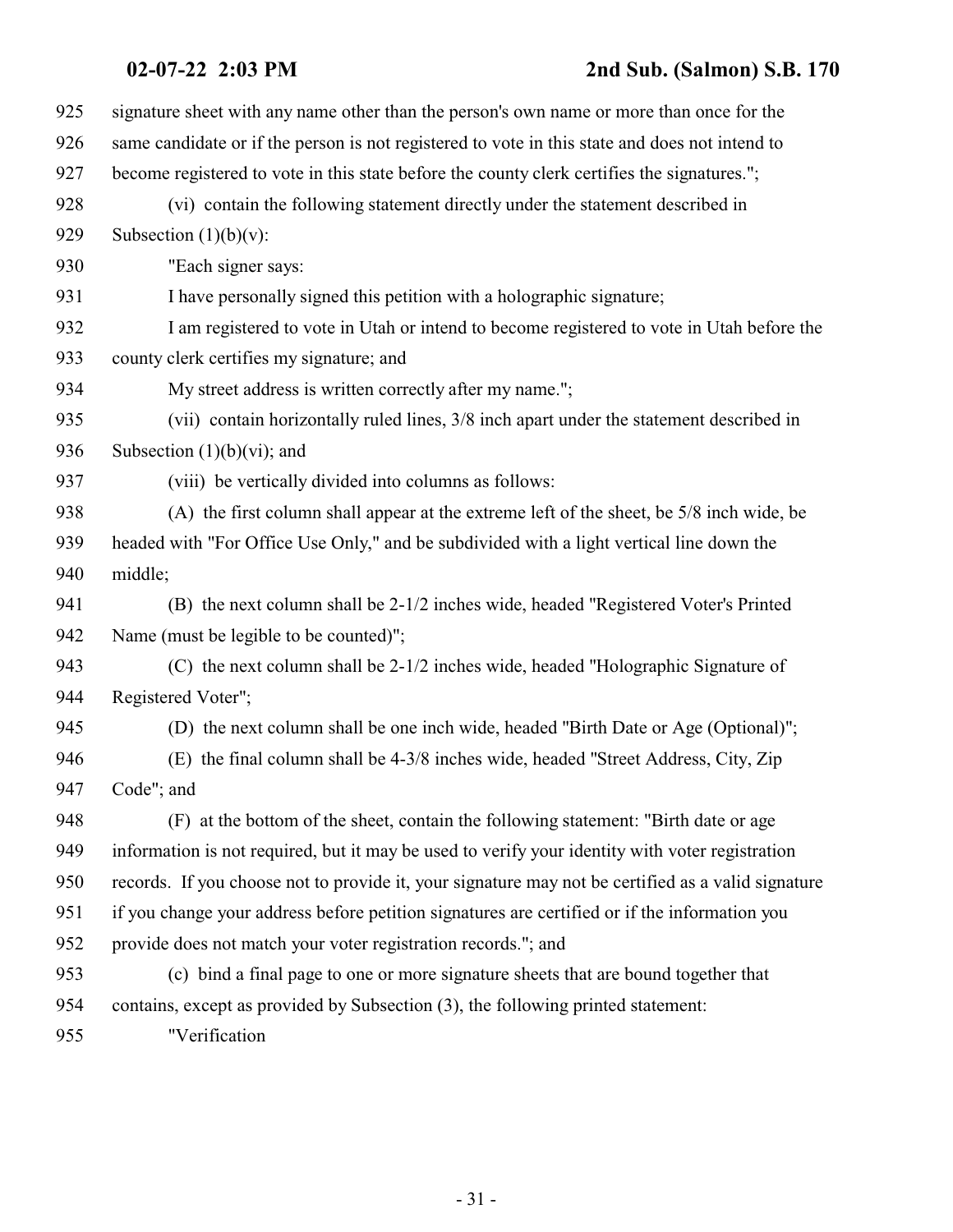| 956 | State of Utah, County of                                                                              |
|-----|-------------------------------------------------------------------------------------------------------|
| 957 | I, __________________, of _____, hereby state that:                                                   |
| 958 | I am a Utah resident and am at least 18 years old;                                                    |
| 959 | All the names that appear on the signature sheets bound to this page were signed by                   |
| 960 | persons who professed to be the persons whose names appear on the signature sheets, and each          |
| 961 | of them signed the person's name on the signature sheets in my presence;                              |
| 962 | I believe that each has printed and signed the person's name and written the person's                 |
| 963 | street address correctly, and that each signer is registered to vote in Utah or will register to vote |
| 964 | in Utah before the county clerk certifies the signatures on the signature sheet.                      |
| 965 |                                                                                                       |
| 966 | (Residence Address)<br>(Signature)<br>(Date)".                                                        |
| 967 | (2) An agent designated to file a certificate of nomination under Subsection                          |
| 968 | $20A-9-503$ [ <del>(1)</del> ](2)(b) may not sign the form described in Subsection (1)(a).            |
| 969 | (3) (a) The candidate shall circulate the nomination petition and ensure that the person              |
| 970 | in whose presence each signature sheet is signed:                                                     |
| 971 | (i) is at least 18 years old;                                                                         |
| 972 | (ii) except as provided by Subsection $(3)(b)$ , meets the residency requirements of                  |
| 973 | Section $20A-2-105$ ; and                                                                             |
| 974 | (iii) verifies each signature sheet by completing the verification bound to one or more               |
| 975 | signature sheets that are bound together.                                                             |
| 976 | (b) A person who is not a resident may sign the verification on a petition for an                     |
| 977 | unaffiliated candidate for the office of president of the United States.                              |
| 978 | (c) A person may not sign the verification if the person signed a signature sheet bound               |
| 979 | to the verification.                                                                                  |
| 980 | $(4)$ (a) It is unlawful for any person to:                                                           |
| 981 | (i) knowingly sign a certificate of nomination signature sheet:                                       |
| 982 | (A) with any name other than the person's own name;                                                   |
| 983 | (B) more than once for the same candidate; or                                                         |
| 984 | (C) if the person is not registered to vote in this state and does not intend to become               |
| 985 | registered to vote in this state before the county clerk certifies the signatures; or                 |
| 986 | (ii) sign the verification of a certificate of nomination signature sheet if the person:              |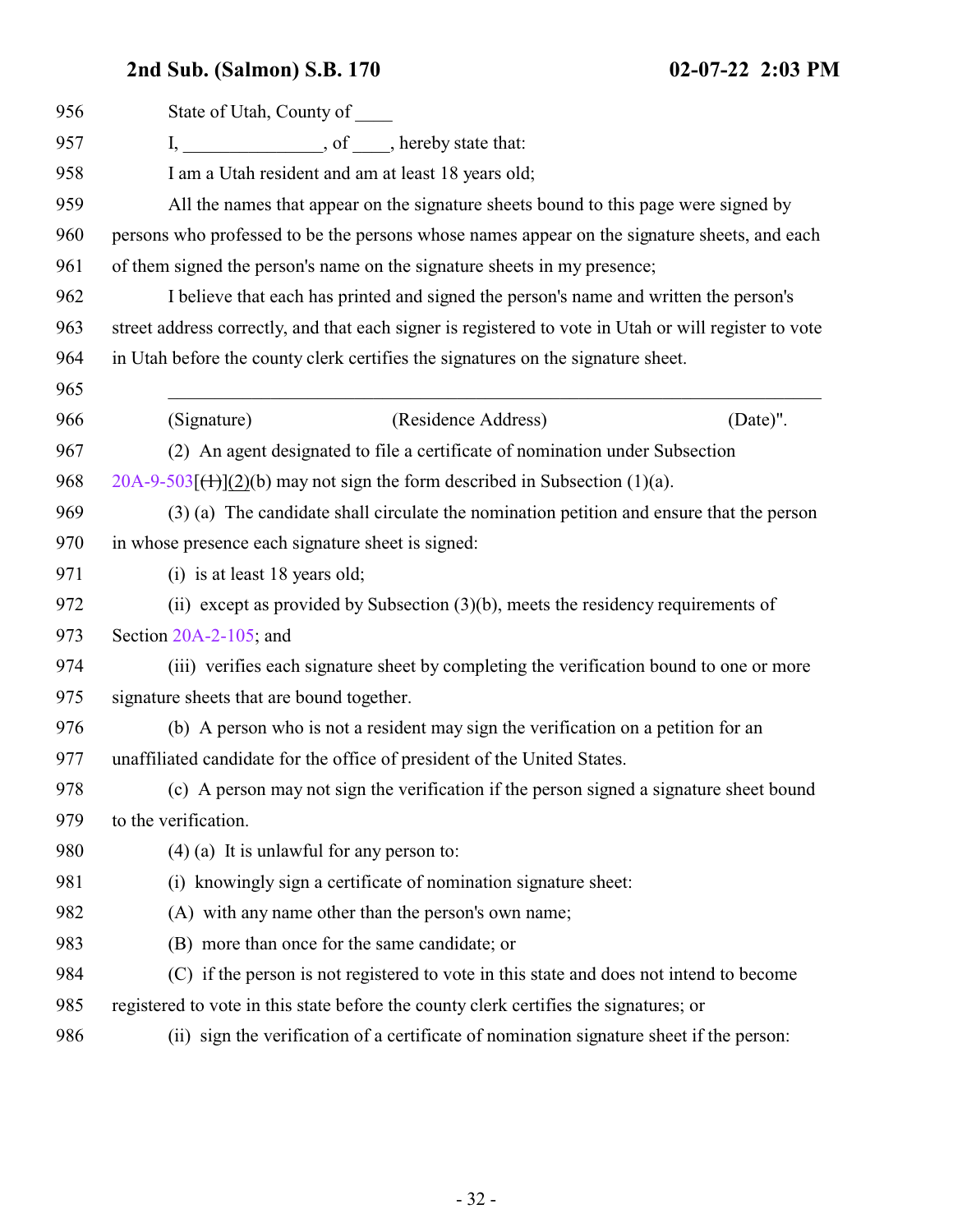<span id="page-32-0"></span>

| 987  | (A) except as provided by Subsection $(3)(b)$ , does not meet the residency requirements                 |
|------|----------------------------------------------------------------------------------------------------------|
| 988  | of Section 20A-2-105;                                                                                    |
| 989  | (B) has not witnessed the signing by those persons whose names appear on the                             |
| 990  | certificate of nomination signature sheet; or                                                            |
| 991  | (C) knows that a person whose signature appears on the certificate of nomination                         |
| 992  | signature sheet is not registered to vote in this state and does not intend to become registered to      |
| 993  | vote in this state.                                                                                      |
| 994  | (b) Any person violating this Subsection (4) is guilty of a class A misdemeanor.                         |
| 995  | (5) (a) The candidate shall submit the petition and signature sheets to the county clerk                 |
| 996  | for certification when the petition has been completed by:                                               |
| 997  | (i) at least 1,000 registered voters residing within the state when the nomination is for                |
| 998  | an office to be filled by the voters of the entire state; or                                             |
| 999  | (ii) at least 300 registered voters residing within a political division or at least 5% of               |
| 1000 | the registered voters residing within a political division, whichever is less, when the                  |
| 1001 | nomination is for an office to be filled by the voters of any political division smaller than the        |
| 1002 | state.                                                                                                   |
| 1003 | (b) In reviewing the petition, the county clerk shall count and certify only those persons               |
| 1004 | who signed the petition with a holographic signature who:                                                |
| 1005 | (i) are registered voters within the political division that the candidate seeks to                      |
| 1006 | represent; and                                                                                           |
| 1007 | (ii) did not sign any other certificate of nomination for that office.                                   |
| 1008 | (c) The candidate may supplement or amend the certificate of nomination at any time                      |
| 1009 | on or before the filing deadline.                                                                        |
| 1010 | Section 11. Section 20A-9-503 is amended to read:                                                        |
| 1011 | 20A-9-503. Certificate of nomination -- Filing -- Fees.                                                  |
| 1012 | (1) $\lceil (a) \rceil$ Except as provided in Subsection (1)(b), after the certificate of nomination has |
| 1013 | been certified, executed, and acknowledged by the county clerk, the candidate shall:                     |
| 1014 | $f(i)$ between the second Friday in March and the close of normal office hours on the                    |
| 1015 | third Thursday in March of the year in which the regular general election will be held:                  |
| 1016 | $[\vec{A}]$ (a) (i) file the petition in person with the lieutenant governor, if the office the          |
| 1017 | candidate seeks is a constitutional office or a federal office, or the county clerk, if the office the   |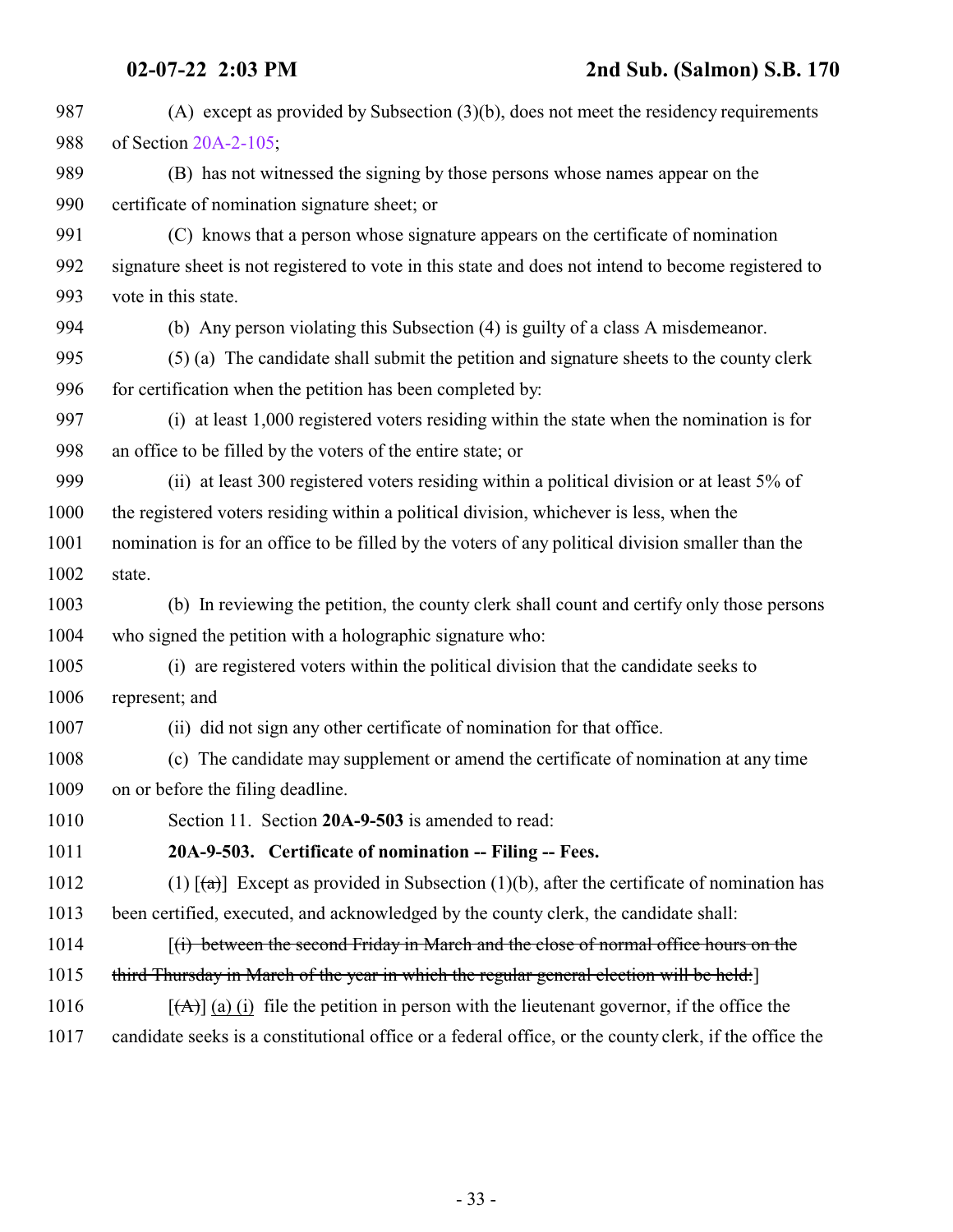| 1018 | candidate seeks is a county office, during the declaration of candidacy filing period described                          |
|------|--------------------------------------------------------------------------------------------------------------------------|
| 1019 | in Section $20A-9-201.5$ ; and                                                                                           |
| 1020 | $[\overline{(\mathbf{B})}]$ (ii) pay the filing fee; or                                                                  |
| 1021 | $[\overrightarrow{t})]$ (b) not later than the close of normal office hours on June 15 of any                            |
| 1022 | odd-numbered year:                                                                                                       |
| 1023 | $[\vec{A}]$ (i) file the petition in person with the municipal clerk, if the candidate seeks an                          |
| 1024 | office in a city or town, or the local district clerk, if the candidate seeks an office in a local                       |
| 1025 | district; and                                                                                                            |
| 1026 | $\left[\frac{1}{10}\right]$ (ii) pay the filing fee.                                                                     |
| 1027 | $[\phi(\mathbf{t})](2)$ (a) The provisions of this Subsection $[\mathbf{t}](\mathbf{t})$ (2) do not apply to an          |
| 1028 | individual who files a declaration of candidacy for president of the United States.                                      |
| 1029 | $[\overrightarrow{(ii)}]$ (b) Subject to Subsections $[\overrightarrow{(3)}]$ (4)(c) and 20A-9-502(2), an individual may |
| 1030 | designate an agent to file a declaration of candidacy with the appropriate filing officer if:                            |
| 1031 | $[({\bf A})]$ (i) the individual is located outside of the state during the entire filing period;                        |
| 1032 | $[\overline{(\mathbf{B})}]$ (ii) the designated agent appears in person before the filing officer; and                   |
| 1033 | $[\text{ }(\text{ }G)$ ] (iii) the individual communicates with the filing officer using an electronic                   |
| 1034 | device that allows the individual and filing officer to see and hear each other.                                         |
| 1035 | $[\frac{1}{2}]$ (3) (a) At the time of filing, and before accepting the petition, the filing officer                     |
| 1036 | shall read the constitutional and statutory requirements for candidacy to the candidate.                                 |
| 1037 | (b) If the candidate states that he does not meet the requirements, the filing officer may                               |
| 1038 | not accept the petition.                                                                                                 |
| 1039 | $[\left(\frac{1}{2}\right)]$ (4) (a) An individual filing a certificate of nomination for president or vice              |
| 1040 | president of the United States under this section shall pay a filing fee of \$500.                                       |
| 1041 | (b) Notwithstanding Subsection $(1)$ , $\sqrt{a}$ person $\sqrt{a}$ an individual filing a certificate of                |
| 1042 | nomination for president or vice president of the United States:                                                         |
| 1043 | (i) may file the certificate of nomination [between the second Friday in March and the                                   |
| 1044 | close of normal office hours on August 15 of the year in which the regular general election will                         |
| 1045 | be held] during the declaration of candidacy filing period described in Section 20A-9-201.5;                             |
| 1046 | and                                                                                                                      |
| 1047 | (ii) may use a designated agent to file the certificate of nomination.                                                   |
| 1048 | (c) An agent designated under Subsection $[(1)(b)(ii)]$ (2) or described in Subsection                                   |